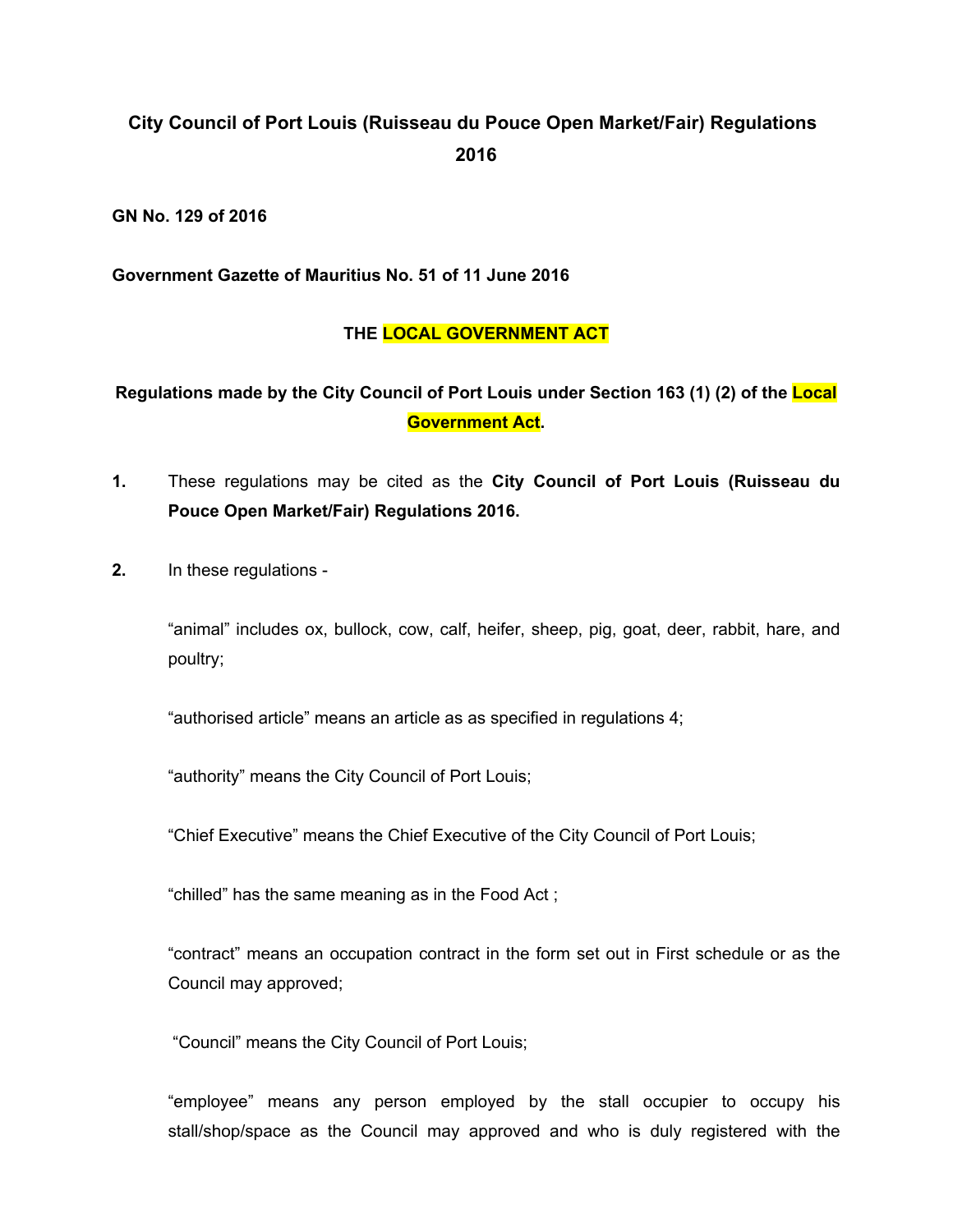National Pension Fund of the Ministry of Social Security, National Solidarity and Senior Citizens Welfare & Reform Institutions and shall be subject to all Municipal Markets/Fairs Regulations made by this Council under the Local Government Act;

"Food" means

(a) any substance, whether processed, semi processed or raw, which is intended for human consumption; and

(b) includes any substance which has been used in the manufacture, preparation or treatment of food;

"frozen food" includes any poultry or poultry product, meat, meat product, whole or filleted fish, fish product and sea-foods which have been maintained at a temperature of -18 degrees or below;

"identification badge", means a badge in the form set out in Second Schedule;

"Inspector" means an officer of the Council appointed for the control and supervision of the markets/fairs;

"Market/Fair" means Ruisseau du Pouce Open Market/Fair;

"meat" includes every edible part of any animal fit for human consumption;

"Ruisseau du Pouce Open Market/Fair" means the covered part of Poudrière and Jean Lebrun Streets and from Chaussée Street up to Main Office of Parks and Gardens situated within the administrative area of the City Council, dealing in the purchase and sale of authorized articles;

"salted fish" means fish or any part of it which has been prepared and added with salt and fit for human consumption;

"Sanitary Authority" has the same meaning as in the Public Health Act;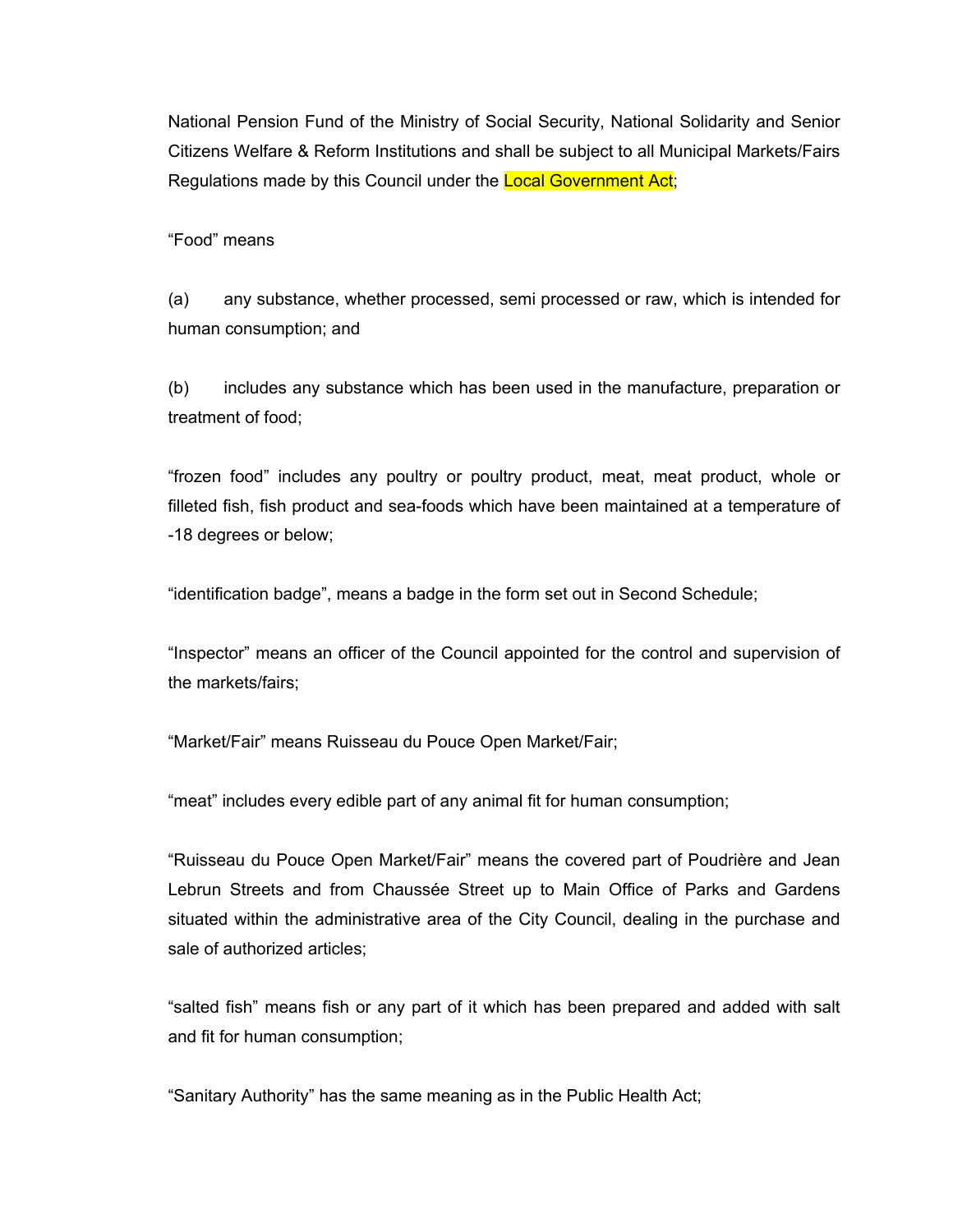"stall" means any stall/shop/kiosk or other space in the market/fair allotted by the Council to a stall-occupier in return for the prescribed fee payment;

"stall occupier" means any person authorised by the Council to occupy a stall/shop or other place for the sale of authorised articles inside the market and shall be subject to all Municipal Markets/Fairs Regulations made by this Council under the Local Government Act;

"vegetables" include tubercule and any herbs, creepers or leaves;

"venison" means any edible part of a deer, stag, hind including offals fit for human consumption.

- **3.** (1) The market/fair shall be divided into such sections as the Council may approve.
	- (2) The time at which the market/fair shall be opened on any weekday shall be from 6 a.m to 6 p.m unless the Chief Executive may otherwise direct.
	- (3) The market/fair shall be closed at noon on Sundays/Public holidays unless otherwise directed by the Chief Executive.
	- (4) The market/fair shall be divided into sections, stalls or other spaces and the name of each stall-occupier shall be posted up by the Council in front of each stall/space allocated to the stall-occupier according to a plan approved by the Council.
	- (5) It shall be an offence for a stall-occupier to erect or to cause to be erected any structure on his stall or space unless authorized by the Council.
	- (6) All refuse shall be deposited or emptied in places set apart for that purpose and no person shall scatter or throw about in a market/fair any left overs, leaves, peelings, wastepaper or other refuse of any sort.
	- (7) Every butcher shall provide at his own expense a block for chopping purposes.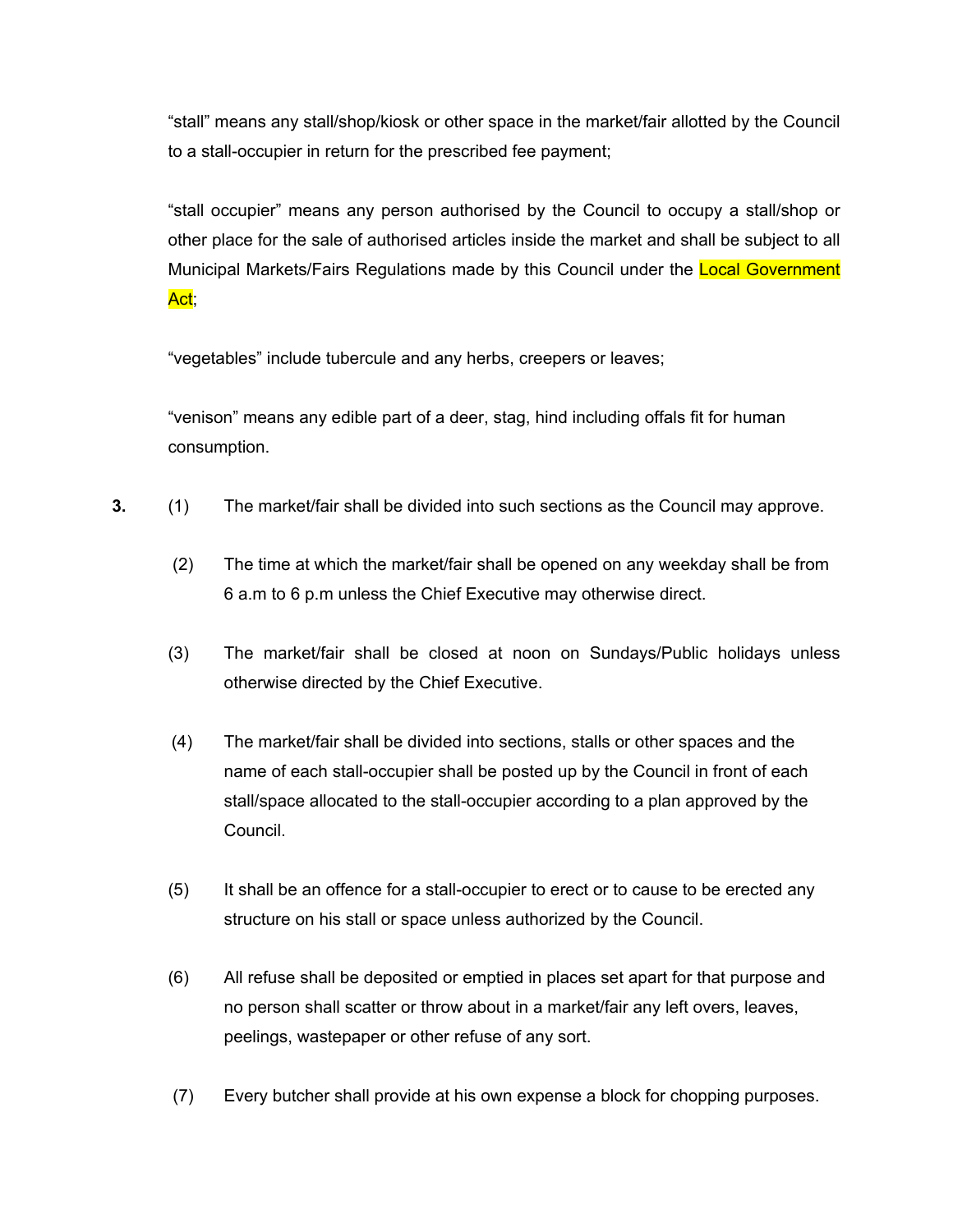- (8) Every stall occupier selling fresh meat and fish shall provide a chilling cabinet.
- **4.** (1) The following articles shall subject to paragraph (2) be authorized articles which may be sold in the market/fair;
	- (a) full grown fruits, vegetables, edible roots, tubers, betel leaves, herbal plants not of a poisonous nature, pickles;
	- (b) haberdashery, fancy-goods, cutlery, earthenware, chinaware, glassware, toys, ready-made garments, cosmetics, articles of clothing, footwear;
	- (c) milk, infused tea, coffee and cocoa, toddy curd, milk products, soft drinks, alouda, lemonade, minerals, fruit juices, non-alcoholic beverages, sodawater by retail only;
	- (d) meat, fish, pork, sausages, black pudding and other preparations made from pork and tripe;
	- (e) offals of chicken, goat, beef and sheep and Pork;
	- (f) chicken (fresh, chilled, frozen) and eggs;
	- (g) venison;
	- (h) fresh fish with exception hereinafter stated in paragraph (2);
	- (i) seafoods (fresh, chilled, frozen);
	- (j) salted and dried fish;
	- (k) grain to be used as food;
	- (l) bread, cakes, pastries, cooked foods, pre-packed foods and other foods items;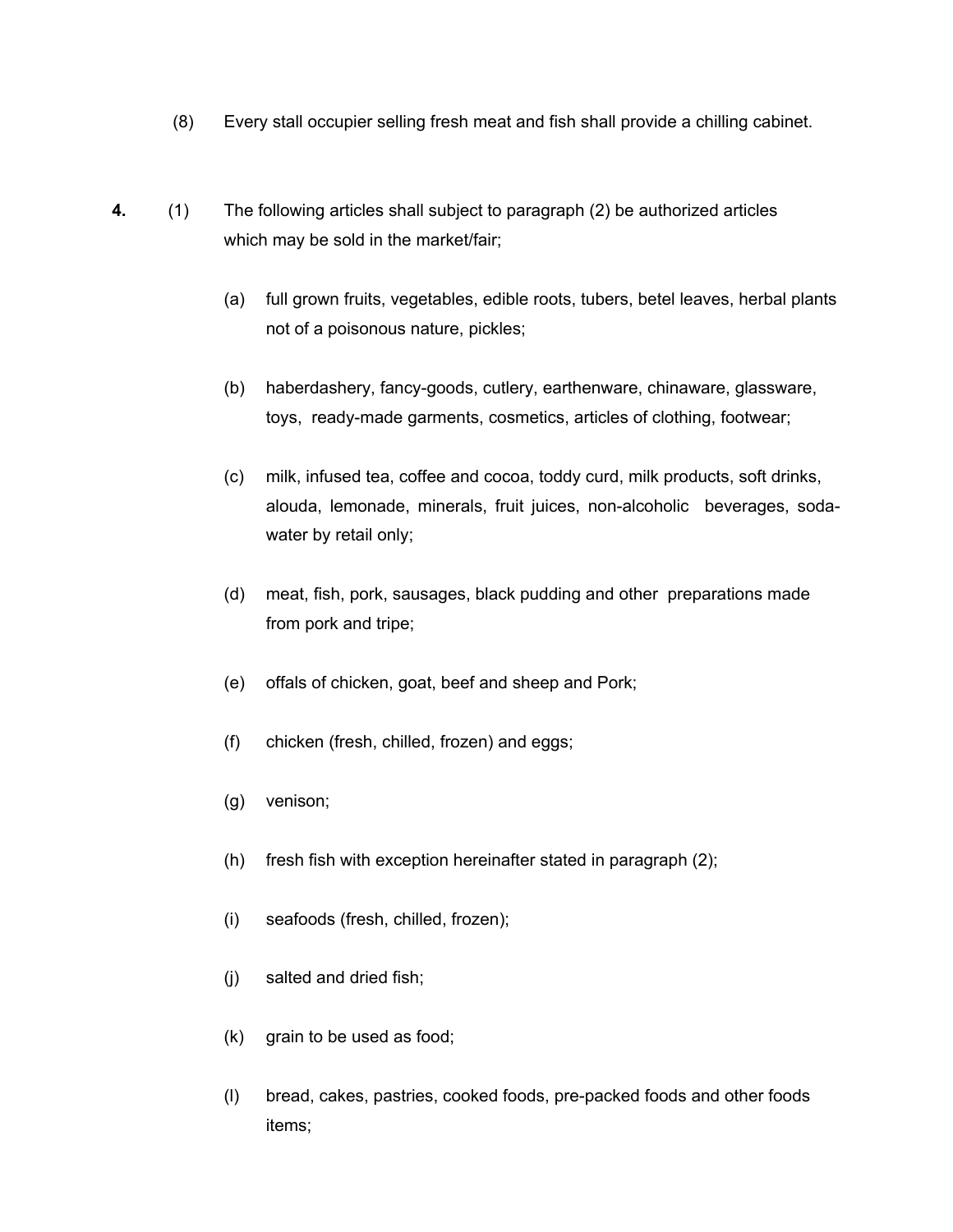- (m) flowers, bouquets;
- (n) baskets, handicrafts and other wickerwork;
- (o) chilled or frozen meat, frozen vegetables and frozen fish;
- (p) honey and wax;
- (q) small hardware, electric, electronic, metallic appliances, plastic products, utensils;
- (r) any other articles (foodstuffs & non-foodstuffs) which may be approved by the Council.
- (2) No person shall introduce into the market/fair any of the following species of fish, sea-foods and other animal -
	- (a) the yellow-tailed croissant;
	- (b) the *veille loutre* or other wrasse;
	- (c) the *varavara*;
	- (d) the giblot;
	- (e) the wrasse called *crabe noire*;
	- (f) the *cheval de bois*;
	- (g) the *chemise*;
	- (h) the sinsillac;
	- (i) the flat wrasse called *bambara*;
	- (j) the crab with red spots;
	- (k) the benitier;
	- (l) the sea urchin;
	- (m) the caret or hawk's bill turtle;
	- (n) the *laffe*, if alive;
	- (o) the *boule-tangue*;
	- (p) the remora or pilot of the shark;
	- (q) the *caranx SP* (*carangue des bancs*); and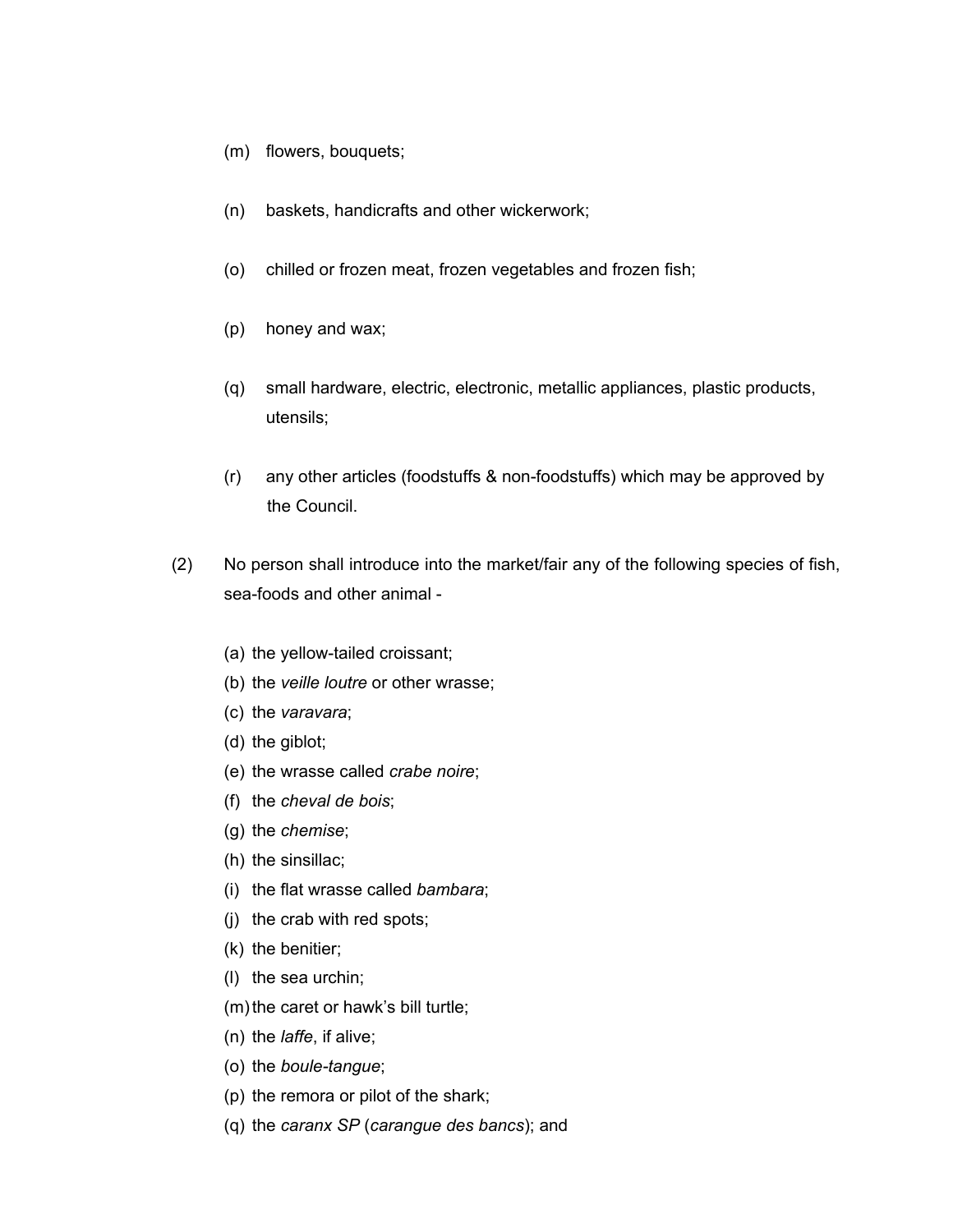- (r) *grosse sardine (harengula ovalis*).
- (3) Any '*poule-d'eau*' and any '*carangue*' above 7.5 kg in weight must be gutted before being brought into the market/fair.
- (4) The flesh of shark shall be exposed for sale on a separate stall at a distance from ordinary fish-stalls and bearing a distinctive label or sign.
- (5) No person shall expose for sale in the market/fair any sea-foods of any kind that are not in season or not of the size authorized in any enactment relating to fisheries.
- (6) No person shall introduce into the market/fair any locally grown mushrooms except the kind commonly called "*champignon grosse patte*".
- (7) No carcass of a sheep, lamb, goat or kid shall be received into a market/fair without the tail and part of the skin thereof adhering to it.
- (8) Goats' and kids' flesh shall not be sold or exposed for sale as mutton or lamb.
- (9) No person shall expose for sale in the market/fair any sausages, black pudding or preserved pork which have not been prepared in an approved slaughtered house.
- (10) Any fish intended to be cut for sale shall forthwith be gutted and cleaned.
- (11) No meat shall be admitted into the market/fair unless it has been found to be fit for human consumption by the Mauritius Meat Authority or the Sanitary Authority.
- (12) It shall be an offence for any stall occupier to sell or expose for sale vegetables, fruits, meat, fish, poultry, seafoods or any food items which are unfit for human consumption.
- **5.** (1) Cooking of food shall be allowed only at specific spaces reserved for such purposes as the Council may approve.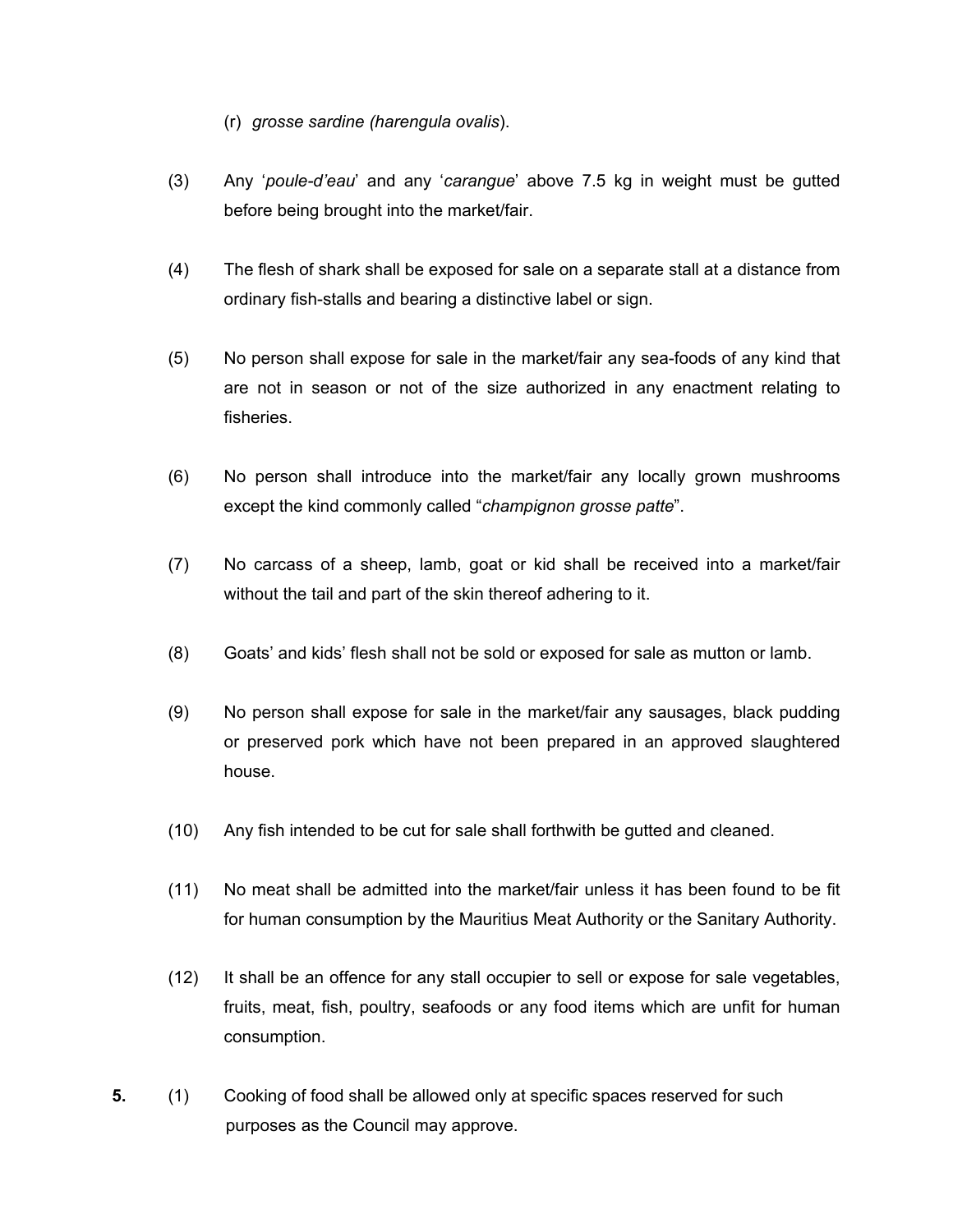- (2) No person shall introduce dogs or such other domestic animals into the market/fair.
- (3) No person shall sit on the tables or stalls in the market/fair
- (4) No person shall be allowed to enter the market/fair unless decently dressed and not be under the influence of intoxicating drinks or drugs.
- (5) (a) Every stall-occupier selling haberdashery products, or involved in the cooking of foods or other similar activities shall be bound to keep in his custody at all times an appropriate fire extinguisher which shall be in good working condition.

(b) Stall occupiers involved in cooking activities must extinguish the fire before leaving the market. They shall be responsible for any damage to the buildings, dependencies or implements of the market in case of fire caused by their negligence or default.

- (6) It shall not be lawful for any stall-occupier to leave, deposit or expose articles for sale on any passage, open space between or on the sides of stalls, shops or booths or any unauthorized space meant for the free flow of members of the public.
- (7) No barrel, basket, bag or other similar receptacle shall be kept inside the market, except for the storage of grain, seed or other articles requiring special receptacles to be properly exposed.
- (8) No person shall cause any trouble in the market/fair or use foul, insulting or unbecoming language, or play games.
- (9) No person suffering from any communicable disease shall be allowed to trade in the market/fair.
- (10) No person shall stay in the market/fair once it is closed.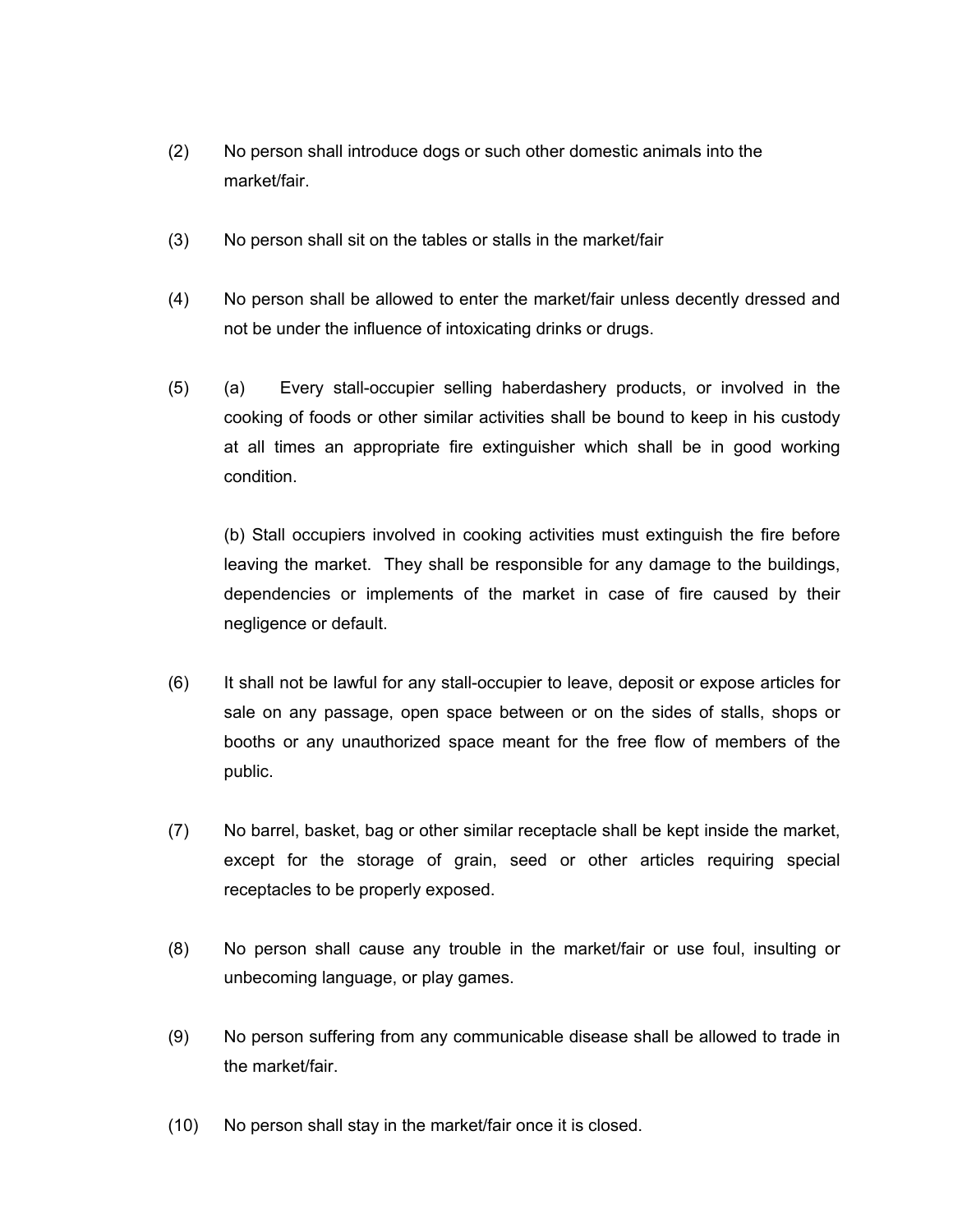- (11) It shall be an offence to enter the market/fair by riding bicycles, autocycles, motorcycles or by driving motor vehicles.
- (12) It is strictly forbidden to smoke in the market/fair.
- **6.** (1) Any article brought for sale into a market/fair shall be openly exposed in the stall or space allotted to a stall occupier.
	- (2) The price of any articles or goods exposed for sale in the market/fair shall be conspicuously affixed on the article.
	- (3) No article shall be hawked or sold by auction in the market and no stalloccupier/employee or any other person shall annoy or stop any person with a view to offering or advertising his goods.
	- (4) Stall occupiers shall on demand produce to an inspector a certificate or other document or information establishing to the satisfaction of the inspector, the name, the address, the telephone number of the planter or the owner (if the seller is not selling vegetables grown by himself) of the vegetables exposed for sale by him at his stall in the market/fair.
	- (5) No meat shall be introduced or exposed for sale in the market/fair unless it has been prepared by an approved slaughter house and bears the mark of the slaughter house and is accompanied by a permit signed by the veterinary officer or the inspector of the slaughter house on which shall be stated -
		- (a) the name of the owner;
		- (b) the market/fair at which the meat is intended to be sold;
		- (c) the number and weight of carcasses and the quantity of sausages black pudding and other preparations intended to be introduced in the market/fair.
	- (6) No venison shall be introduced or exposed for sale in the market/fair unless it is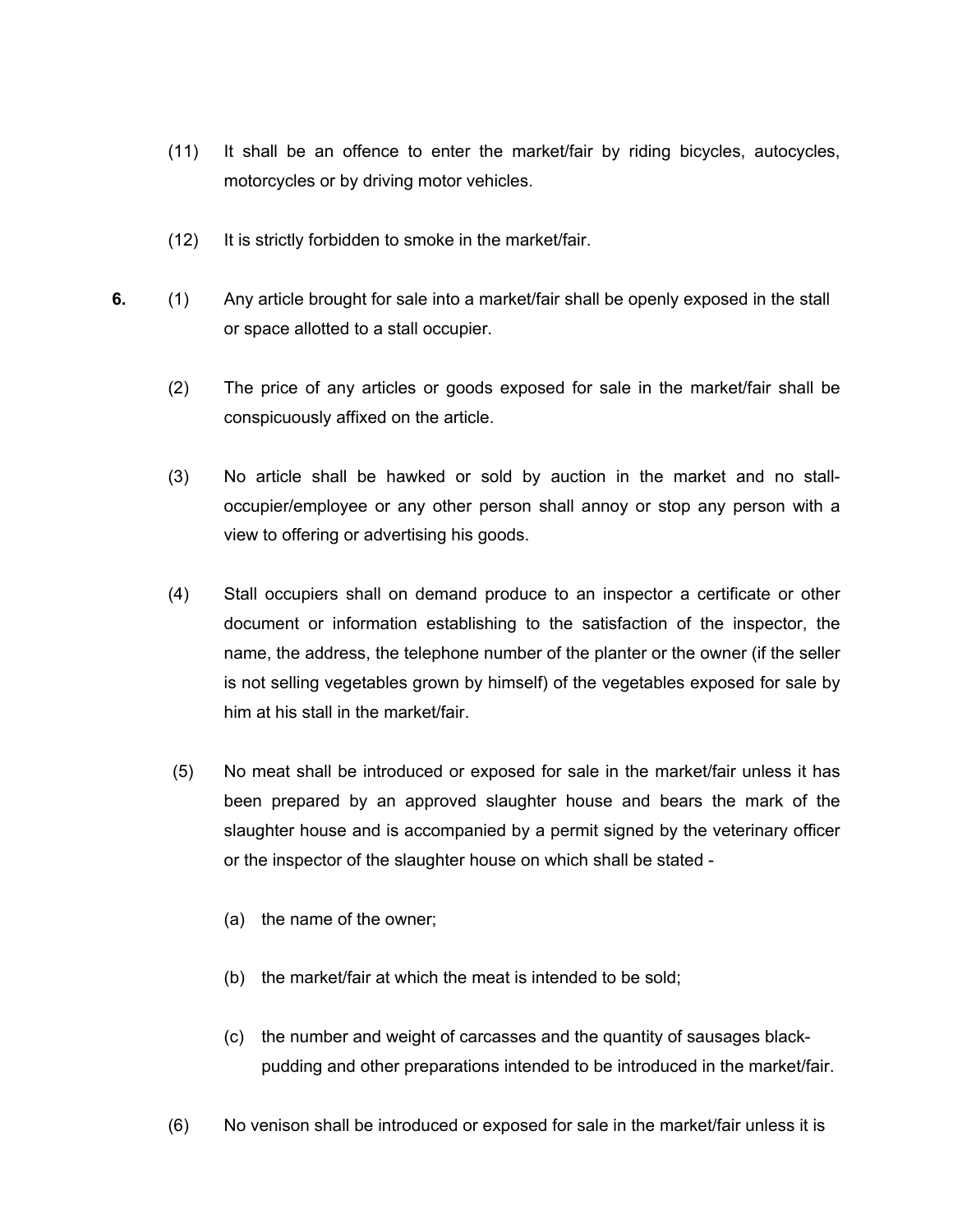accompanied by a certificate stating -

- (a) the place where the animal was killed;
- (b) the date of such killing; and
- (c) the number of carcasses and their weight.
- (7) No animal shall either be slaughtered or dressed in any market/fair.
- (8) Every stall occupier selling fish or tripe shall keep a supply of fresh water constantly at hand, in which he shall wash the articles sold by him to prevent bad smell.
- (9) Every fishmonger cutting or cleaning fish in the market/fair shall have a watertight vessel placed close to his stall and containing a sufficient quantity of quick lime or any approved disinfectant, wherein to put the offal.
- (10) No offal shall be thrown on the ground or within the market and its vicinity.
- (11) All fresh fish remaining unsold at the close of the market/fair should not be exposed for sale as fresh fish the next morning.
- (12) Frozen food sold by butchers or fishmongers in the market/fair shall be kept in freezer approved by an inspector.
- (13) No frozen food shall be removed from a freezer except as and when required for sale
- (14) In the event of a power failure or breakdown causing the items stored in a freezer to thaw, the contents shall be disposed of as directed by an inspector.
- (15) No meat, chicken, fish or sea-foods which have been removed from the market/fair shall be reintroduced therein.
- (16) No frozen/chilled meat, chicken, fish or sea-foods shall be stored/exposed for sale together with fresh ones.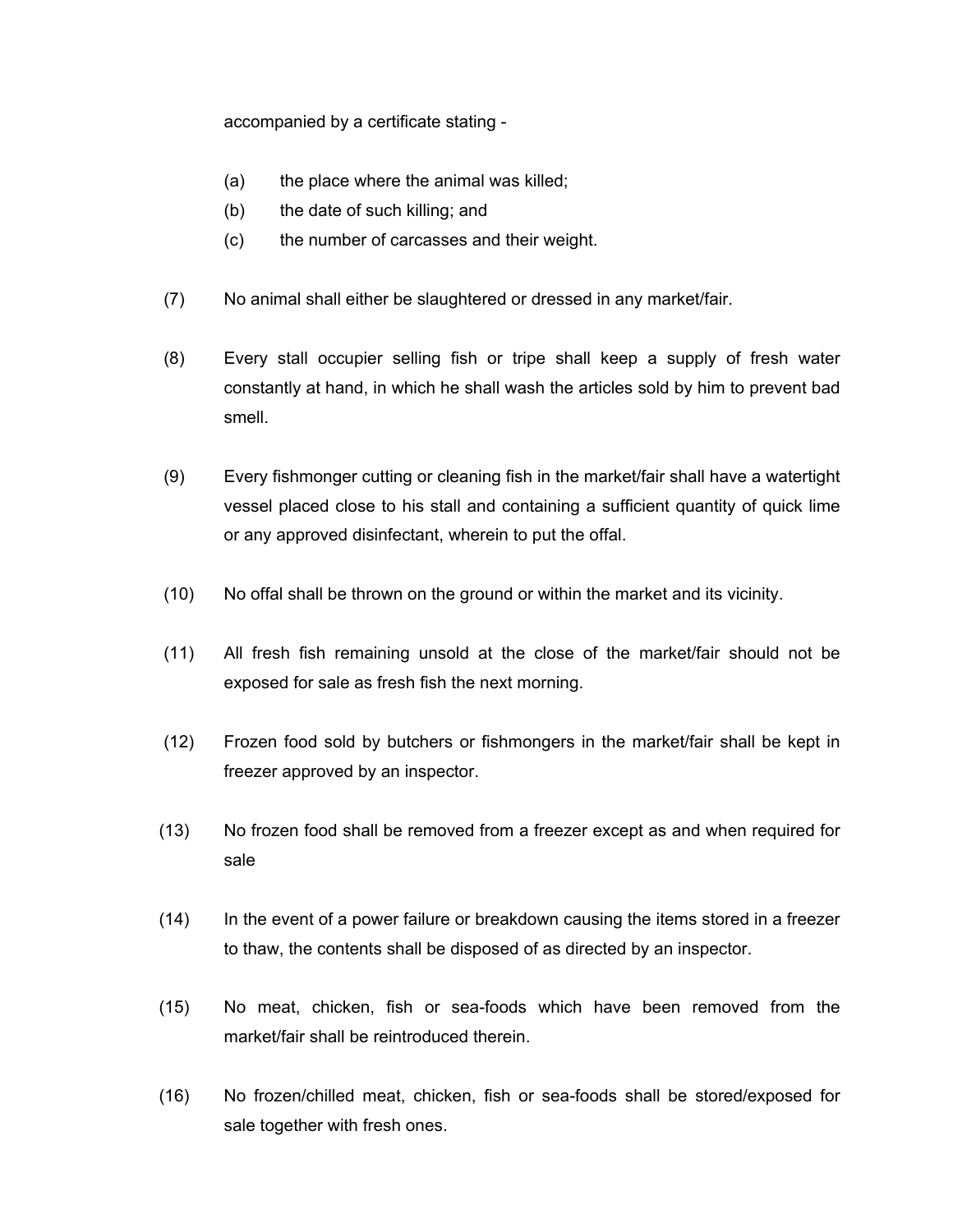- **7.** The stall occupier shall be held responsible for the cleaning of the stall/space leased to him.
- **8.** Every vehicle bringing articles to a market/fair shall be unloaded outside the gates or in another designated area and shall be allowed to remain there only while being unloaded.
- **9.** (1) Every stall-occupier selling articles by weight or measure in the market/fair shall have his own appropriate weights, measures and instruments, duly assized under the Legal Metrology Act.
	- (2) Every stall-occupier selling by weight shall have a self indicating weighing instrument.
	- (3) The weighing instrument shall be placed in such a position that the weighing of goods and the indicated weight are simultaneously clearly visible to the purchaser.
	- (4) A set of appropriate weights, measures and instruments, duly assized under the Legal Metrology Act, shall be kept at the office of the Inspector in charge of the market/fair.
	- (5) It shall be lawful for any purchaser to request an inspector on duty in the market/fair to verify the quantity of his goods purchased, and should the said quantity not be found correct, the stall-occupier who has sold the goods shall make up the difference.
- **10.** (1) Following "Expression of Interest", the Council may allocate, by "*contrat à durée determine*" any vacant stall or space under such conditions as may be laid down in an Occupation Contract in the form set out in First Schedule. Any such contract may be as the Council may approve.
	- (2) (a) Every stall-occupier shall whilst working on their stall wear conspicuously the identification badge issued to him/her by the Council.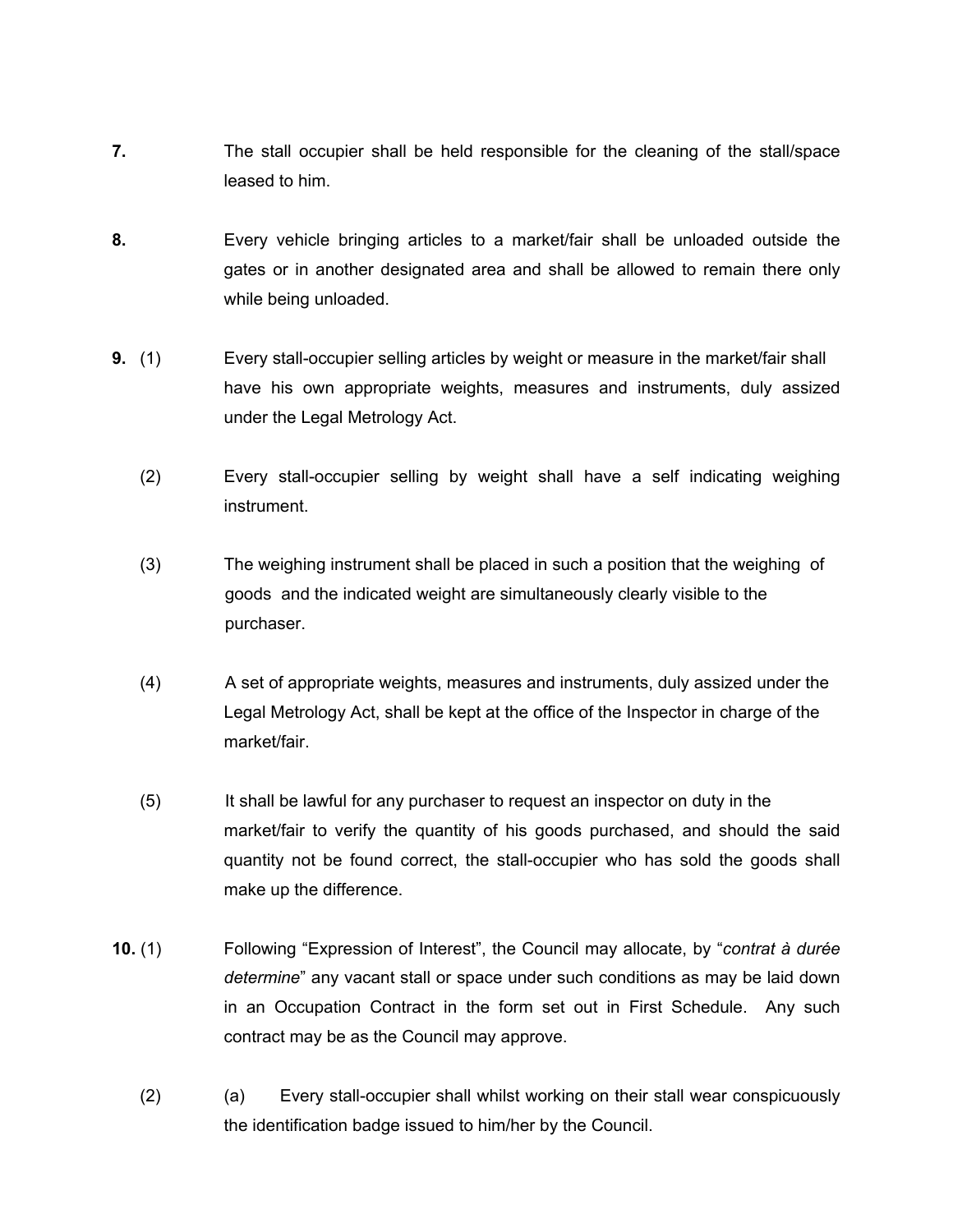- (b) Every stall-occupier shall forthwith surrender their identification badge to the Chief Health Inspector whenever he/she cease to hold their stall. In case of death, the surviving spouse/heirs shall be responsible for the surrendering of the badge.
- (c) Every stall occupier shall meet the expenses of another badge as a result of its lost or any damage cause thereto.

(d) The stall occupier shall not under any circumstances whatsoever remit or give to any person his/her badge.

- (3) (a) A stall-occupier may employ such persons (limited to 2) as may be necessary to assist him/her the said person shall be held responsible for all contraventions occurring during the absence of the stall-occupier.
	- (b) The name of the employee shall be notified to the inspector who shall thereupon issue an identification badge to the employee by the Council.
	- (c) All registered employee working on a stall shall wear conspicuously the identification badge issued to him/her by the Council.
	- (a) All registered employee shall forthwith surrender their identification badge to the Chief Health Inspector whenever he/she cease to work on a stall. In case of death, the badge should be returned back to the Council.
	- (b) Meet the expenses of another badge as a result of its lost or any damage cause thereto.
	- (c) The registered employee shall not under any circumstances whatsoever remit or give to any person his/her badge.

(4) No stall or space allotted to a stall-occupier shall be sublet/be assigned to another person.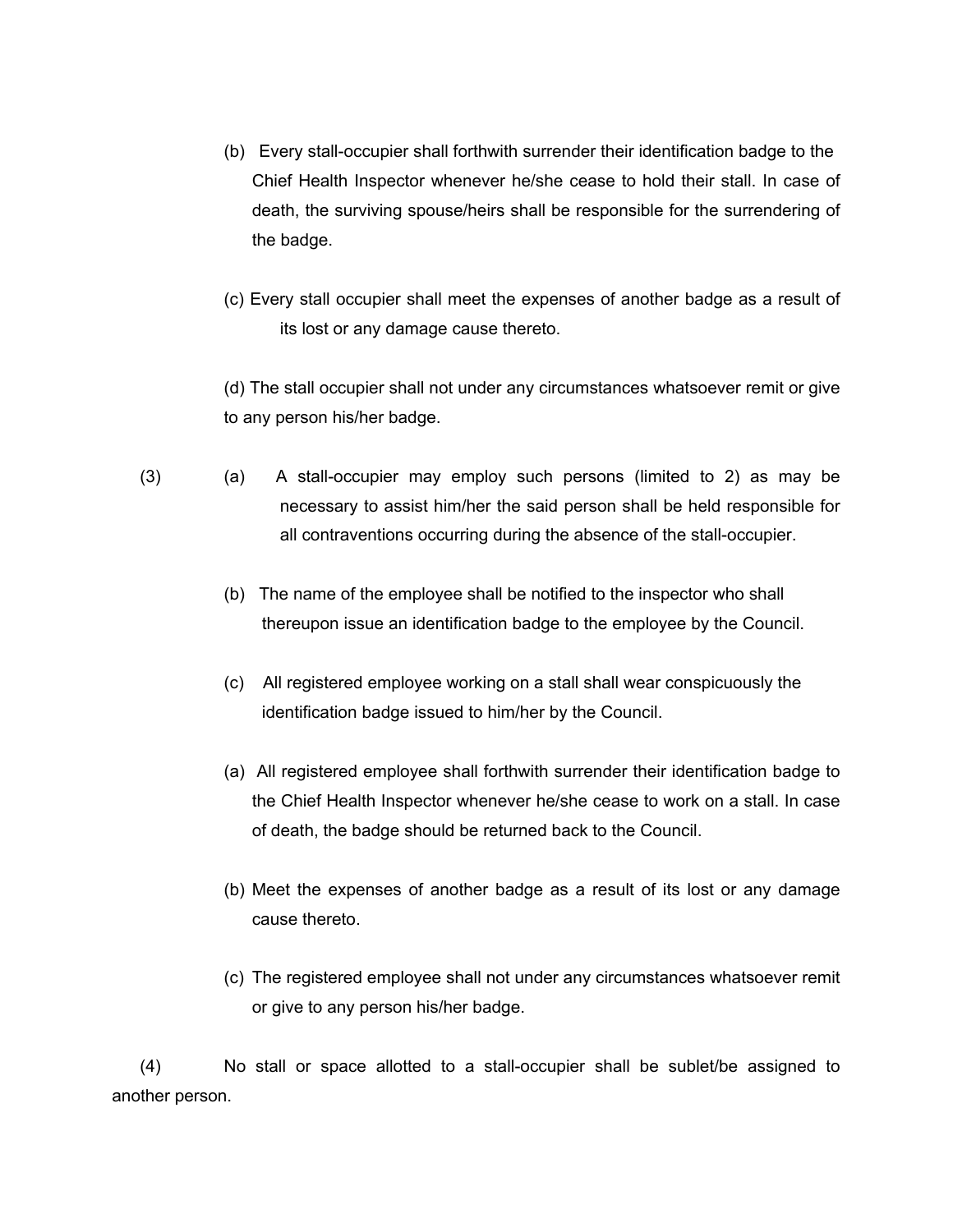- **11.** (1) It shall be an offence for any person including the holder of the trade fee receipt, permit or other authorization issued under an enactment to sell whether by hawking or otherwise or to expose or offer for sale any authorised article at any place within the Council area situated at less than a radius of 500 metres from the market/fair.
	- (2) Paragraph (1) shall not apply to traders operating inside a commercial premises paying a fee to the Council in respect of classified trades as listed in Twelfth Schedule of the Local Government Act and auctioneers and or any permits issued by the Council.
- **12.** (1) No person shall write, paint, scribble or stick bills or posters on any wall, fixture or part of the market/fair or to cause any damage to any building, outhouse, or construction forming part of an annex to the market/fair or to any object contained therein.
	- (2) No person shall feed birds or allow food articles to be exposed in such a way that the birds get access to them.
	- (3) No stall-occupier shall store, display or sell in any market/fair any explosive materials, fireworks, hazardous liquids, bulk gases or any substance which might be a source of danger.
- **13.** (1) An inspector may take such measures as may be necessary to maintain order in a market/fair and to ensure that these regulations are complied with.
	- (2) For the purpose of paragraph (1), an inspector may
		- (a) seize and detain or destroy any article which is not an authorised article and which is exposed for sale in the market/fair;
		- (b) seize and destroy any article which is unfit for sale; or
		- (c) give such directions to a stall-occupier as he considers necessary.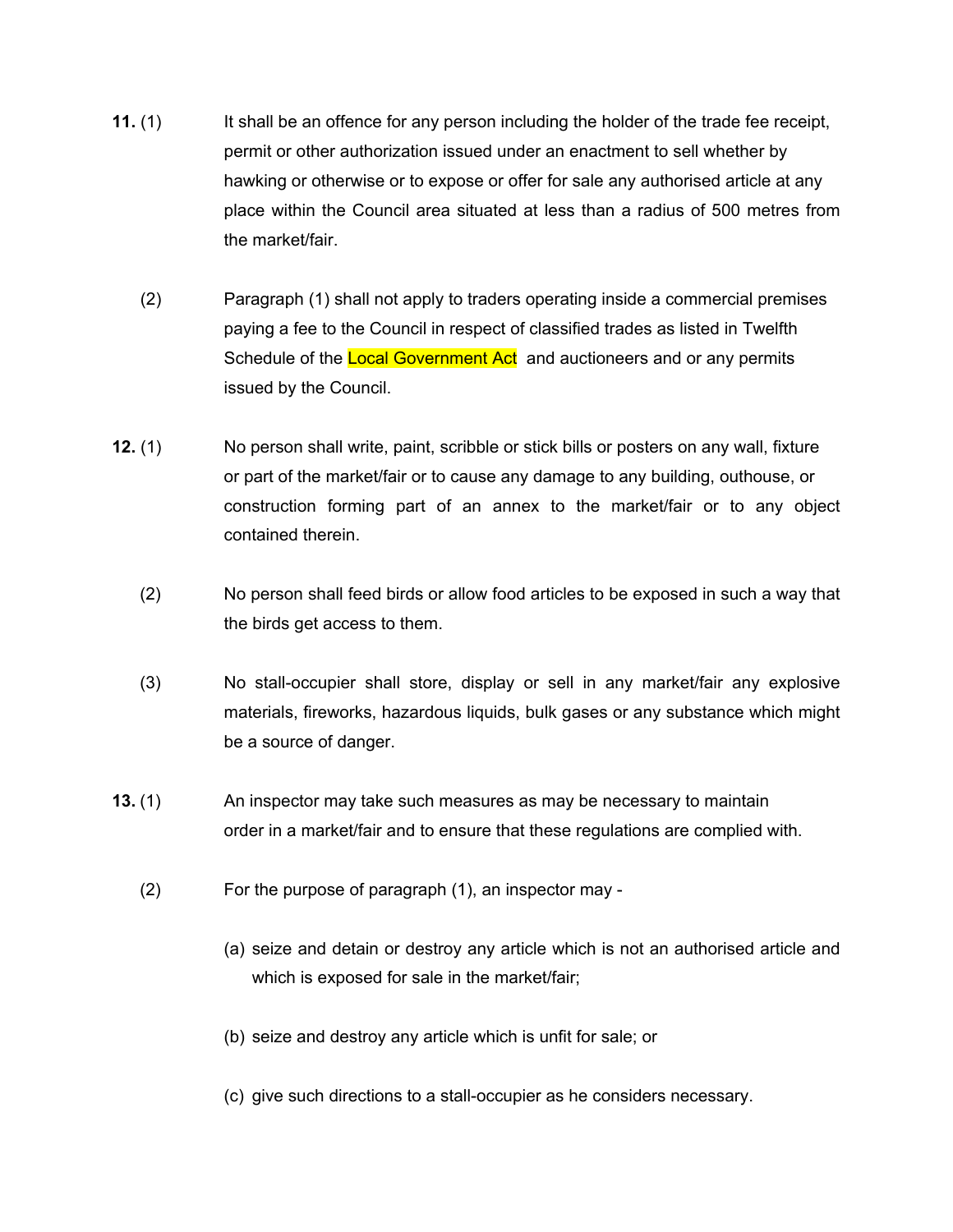- (3) Every stall-occupier shall comply with a direction given to him pursuant to paragraph 13(2)(c).
- **14.** Every stall occupier or employee shall, at all times keep clean and tidy the stall/space occupied by him, including such places used for the storing of goods/foods.
- **15.** (1) Every stall occupier who shall employ another person/s to sell in his place shall declare the fact to the Inspector in Charge of the market/fair who shall inscribe the name, age and address of the said person in a register to be kept especially for that purpose.

(2) Every stall occupier shall produce a recent passport size photograph of the said employee for the purpose of registration.

- **16.** It shall be an offence for any person except the stall-occupier or his employee to stand behind any stall in the Market/Fair.
- **17.** (1) No person in the market/fair shall
	- (a) spit on the ground or beg;
	- (b) create any disturbance or make use of any foul or abusive language;
	- (c) play music in such a way so as to incommodate his neighbours or any member of the public;
	- (d) throw any litter, refuse or filth except in refuse bins or plastic bags in specifically designated areas;

 (e) store any goods or article behind a stall, unless, in the exercise of his trade as stall-occupier or employee;

- (f) bring in the market/fair any dog or other animals;
- (g) write, paint, scribble on any wall, fence, structure, building, outhouse or construction in the market/fair;
- (2) It shall be an offence to leave behind any personal belongings or articles of any kind or description inside the market/fair after the closure of same.
- **18.** No foodseller or breadseller shall –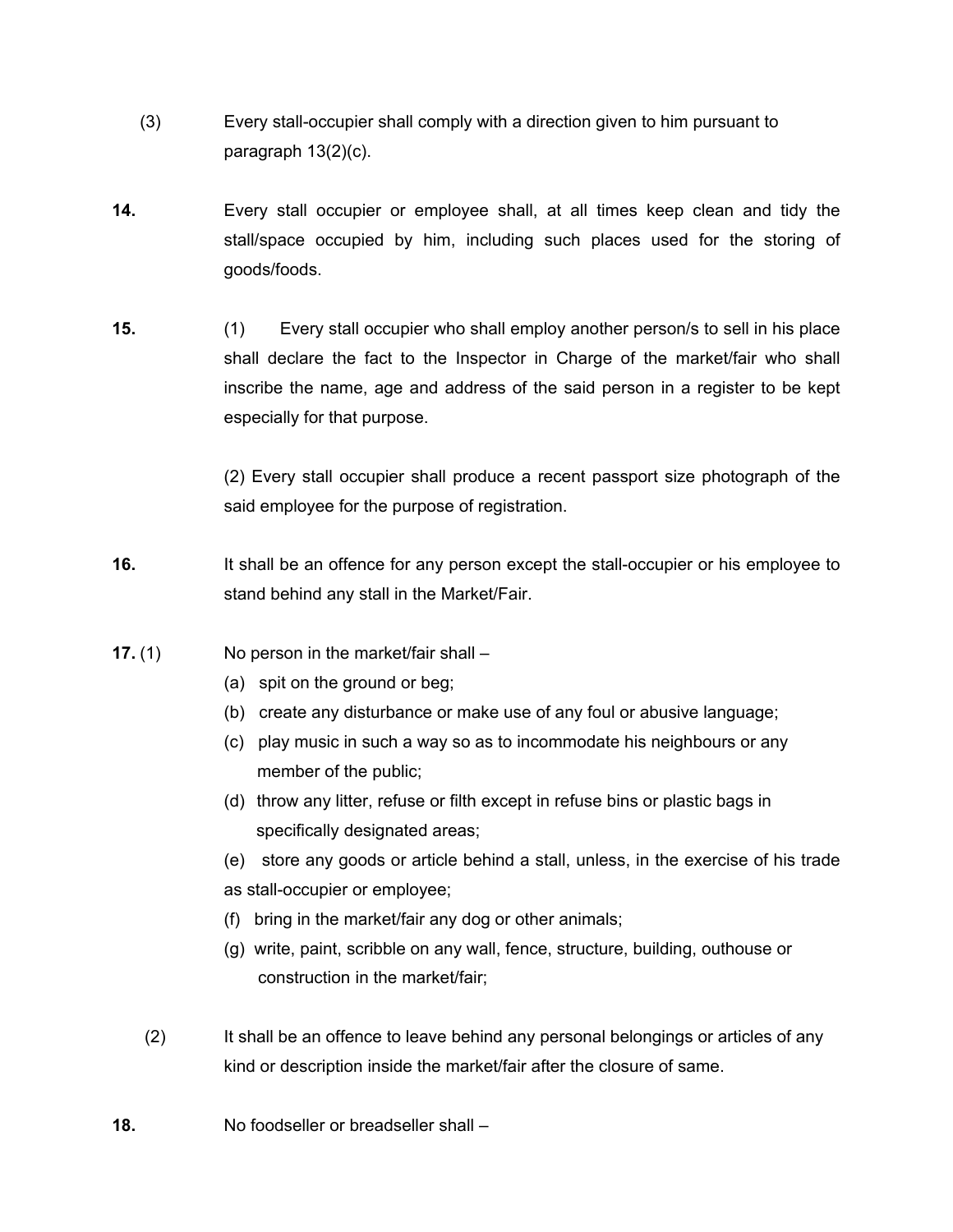- (a) sell any cooked food or bread except in clean covered receptacles adequately protected from flies, insects, dust, dirt or any other form of contamination;
- (b) use any newspapers, magazines for the wrapping of cooked food or bread but use rather white paper or plastic wrappers for that purpose;
- (c) handle any cooked food or cake except with proper utensils approved by the Inspector.
- **19.** If any person hinders, persists, obstructs or molests, with or without force or violence, any Municipal Councillor, or the Chief Executive, or any Inspector, it shall be lawful for the Council to declare such stall, shop or place temporarily vacant, pending enquiry and prosecution, if any, and final decision of the competent court. All articles exposed for sale therein shall be removed at once and, if not so removed, shall be forfeited.
- **20.** The stall-occupier shall sell or offer for sale only the item/s mentioned in the contract signed between himself and the Council.
- **21.** (1) Any person who contravenes these regulations shall commit an offence and shall, on conviction, be liable to a fine not exceeding 25,000 rupees.
	- (2) Such person may be prosecuted by the Council, the Chief Executive or any Municipal Inspector without prejudice to any offence he may have committed against any law, Act or Regulations.
	- (3) Any article being the subject matter of a contravention of the above regulations may be seized by the Lord Mayor, Chief Executive or any Inspector and may be confiscated or forfeited and disposed in such manner as the Court may direct.
- **22.** These regulations shall be in addition to, and not in derogation of, any regulations made under an Act relating to the sale of food for human consumption.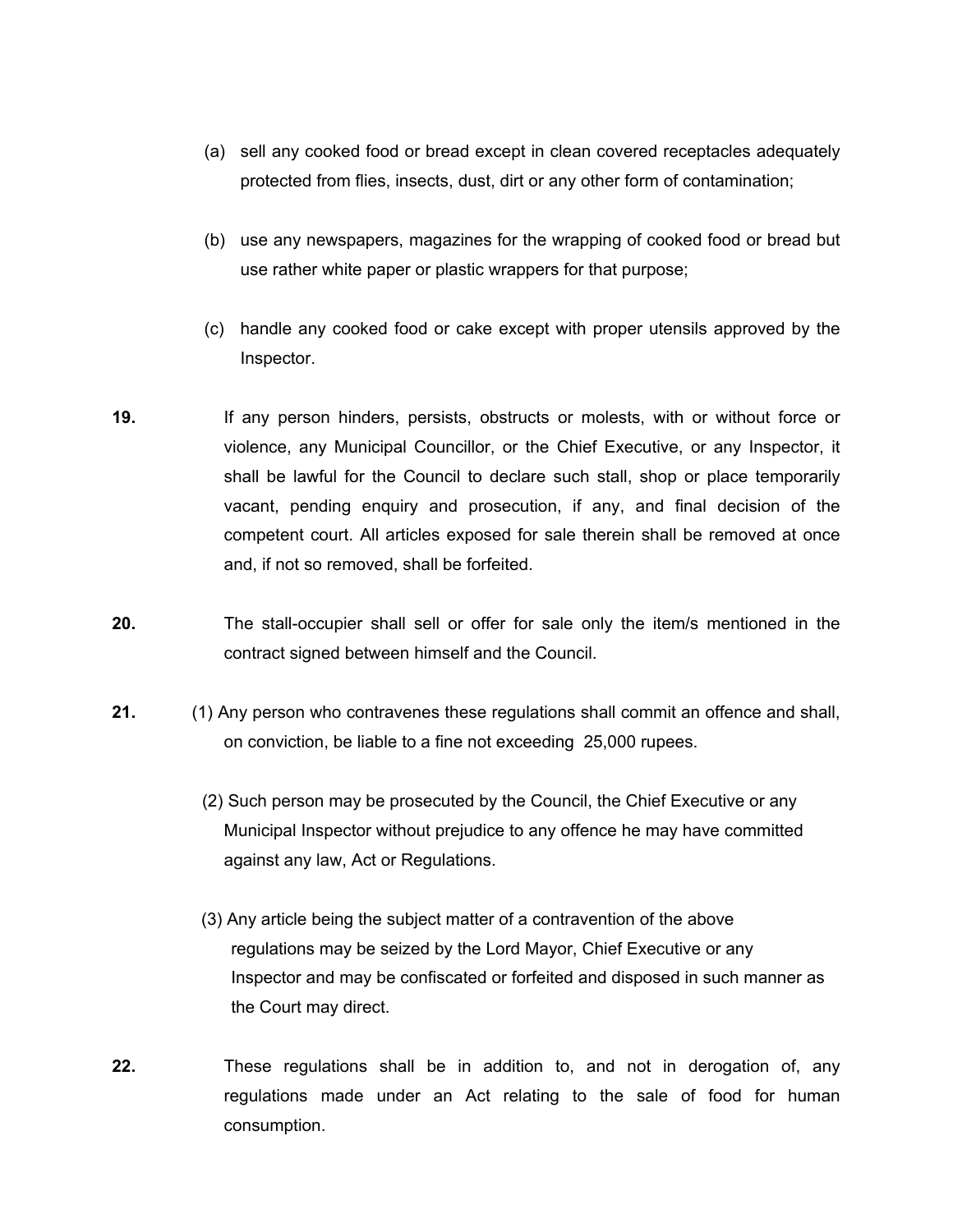**23.** These regulations shall be deemed to have come into operation on 15 December 2011.

Made by the City Council of Port Louis on 15 December 2011.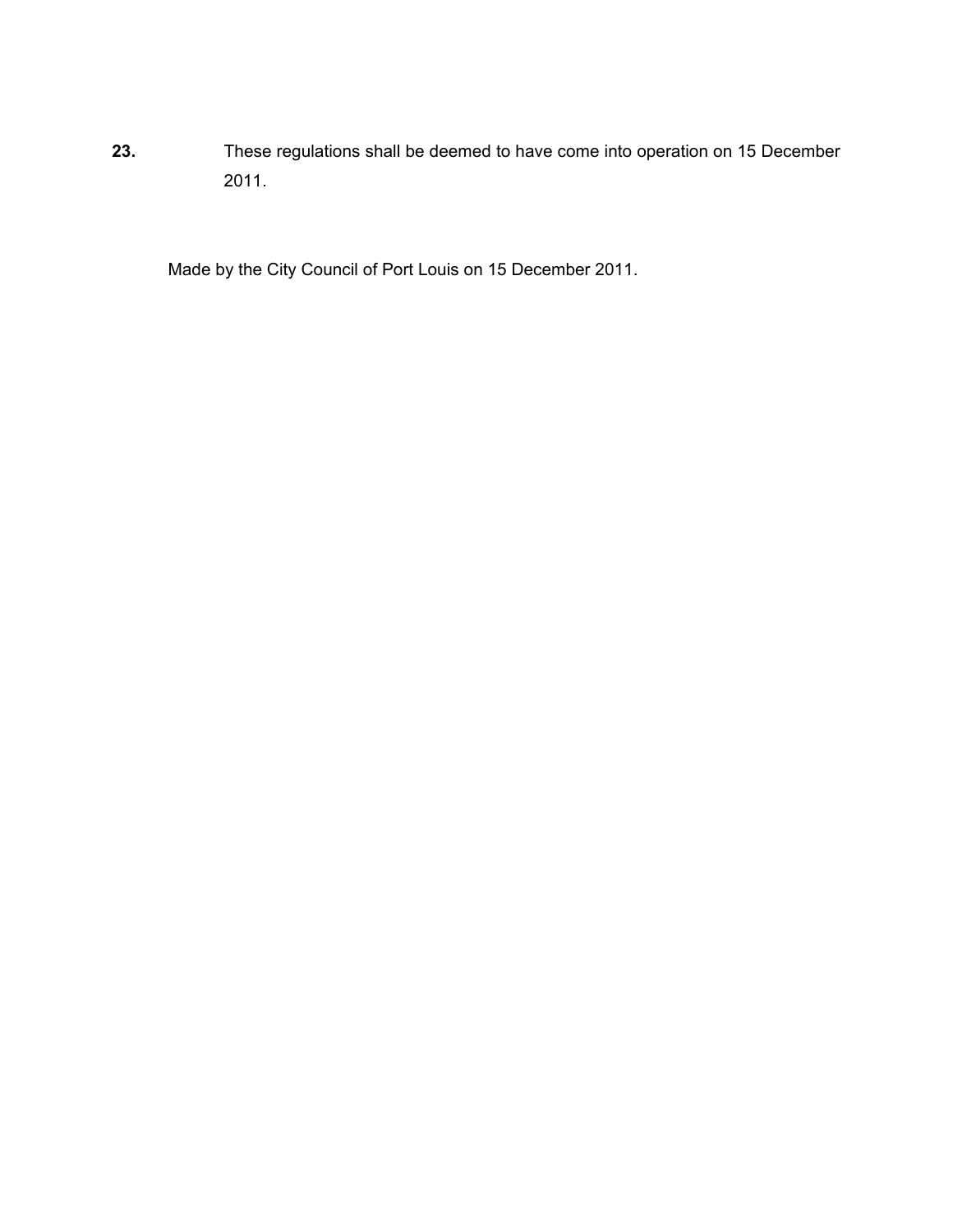#### **Expiry Date:**

#### **FIRST SCHEDULE**

#### **Occupation Contract**

# **CITY COUNCIL OF PORT LOUIS MUNICIPAL MARKET/FAIR CONTRACT FORM**

#### Between

|  |  |  | THE CITY COUNCIL OF PORT LOUIS, represented by its Lord Mayor,                             |  |  |
|--|--|--|--------------------------------------------------------------------------------------------|--|--|
|  |  |  |                                                                                            |  |  |
|  |  |  |                                                                                            |  |  |
|  |  |  | City Hall, Jules Koenig Street, Port Louis, hereinafter referred to as the "City Council", |  |  |

## **PARTY ON THE ONE PART**

#### And

|                   | ----holder of National Identity Card                                                                   |
|-------------------|--------------------------------------------------------------------------------------------------------|
|                   |                                                                                                        |
|                   | Number --------------------------------- issued on ---------------------hereinafter referred to as the |
| "stall occupier", |                                                                                                        |

## **PARTY ON THE OTHER PART**

## **IT HAS BEEN STIPULATED, AGREED AND COVENANTED AS FOLLOWS: -**

## **1.0 RIGHT OF OCCUPATION**

1. The City Council grants to the stall occupier the right of occupation (herein-after referred to as the "right of occupation") of stall no. ........................(herein-after referred to as the "stall") in the ............................................... section in the ............................................................................................ Market/Fair, Port Louis, under the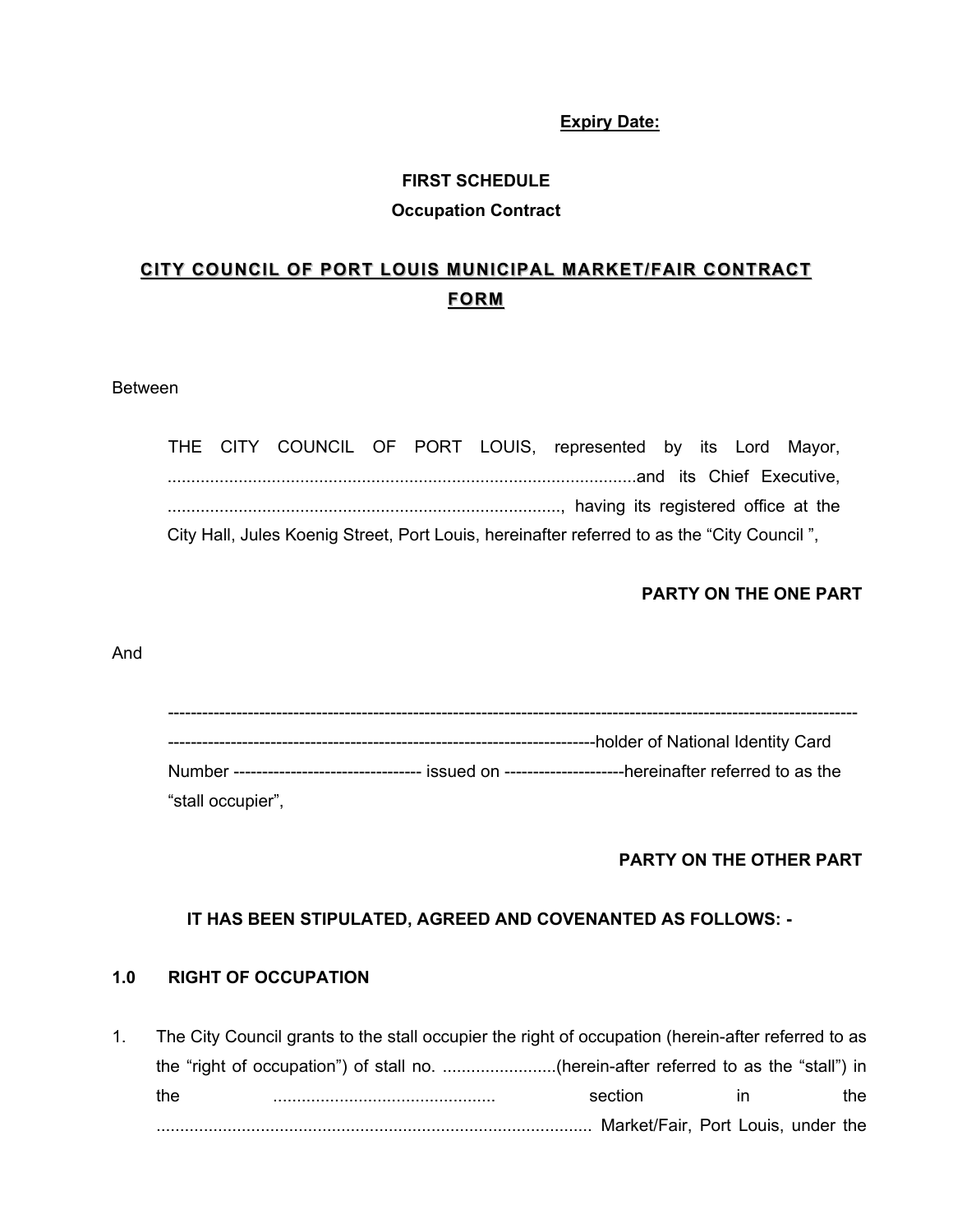terms and conditions set out below.

1.2. The Right of Occupation is granted for the exclusive use of the Stall only and at no time, shall the stall occupier occupy any other space in the market/fair under this present contract. The stall occupier shall confine himself for the purpose of his/her trade to the space allotted to him/her by the City Council.

## **2.0. PURPOSE**

2.1. The stall occupier shall occupy the stall for the sole purpose of selling ….......................... only and shall have no right to sell any other products in the Stall.

## **3.0 DURATION AND RENEWAL**

- 3.1. The right of occupation shall be for a period of ……. Year(s) from the ..........to the …..........
- 3.2. At its expiry, the right of occupation may be renewed, at the option of the City Council; such renewal may also be upon such revised terms, conditions, periods and/or fees, if any, as may be determined by the Council;
- 3.3. In case there are any revised terms, conditions, periods and/or fees, the proposed revision(s), shall be notified in writing to the stall occupier, 60 days before the determination of the right of occupation; for this purpose, the letter containing the proposed revision(s) shall be posted at the address, herein-below set out, of the stall occupier.
- 3.4. In the event that the stall occupier accepts to renew the Right of Occupation and accepts all the revised proposals, if any, the Stall Occupier shall, accordingly, enter into a new contract with the City Council at the expiry of the right of occupation.
- 3.5. In the event of non-acceptance and/or of refusal to sign the new contract, the Right of Occupation shall be terminated *"ipso facto"* and the Stall occupier shall vacate the stall forthwith.

## **4.0. FEES AND NON-PAYMENT THEREOF**

4.1 The Right of Occupation of the stall is granted in consideration of a monthly fee (the "**Right of Occupation Fee**") which amounts to Rs................. and shall be paid in full and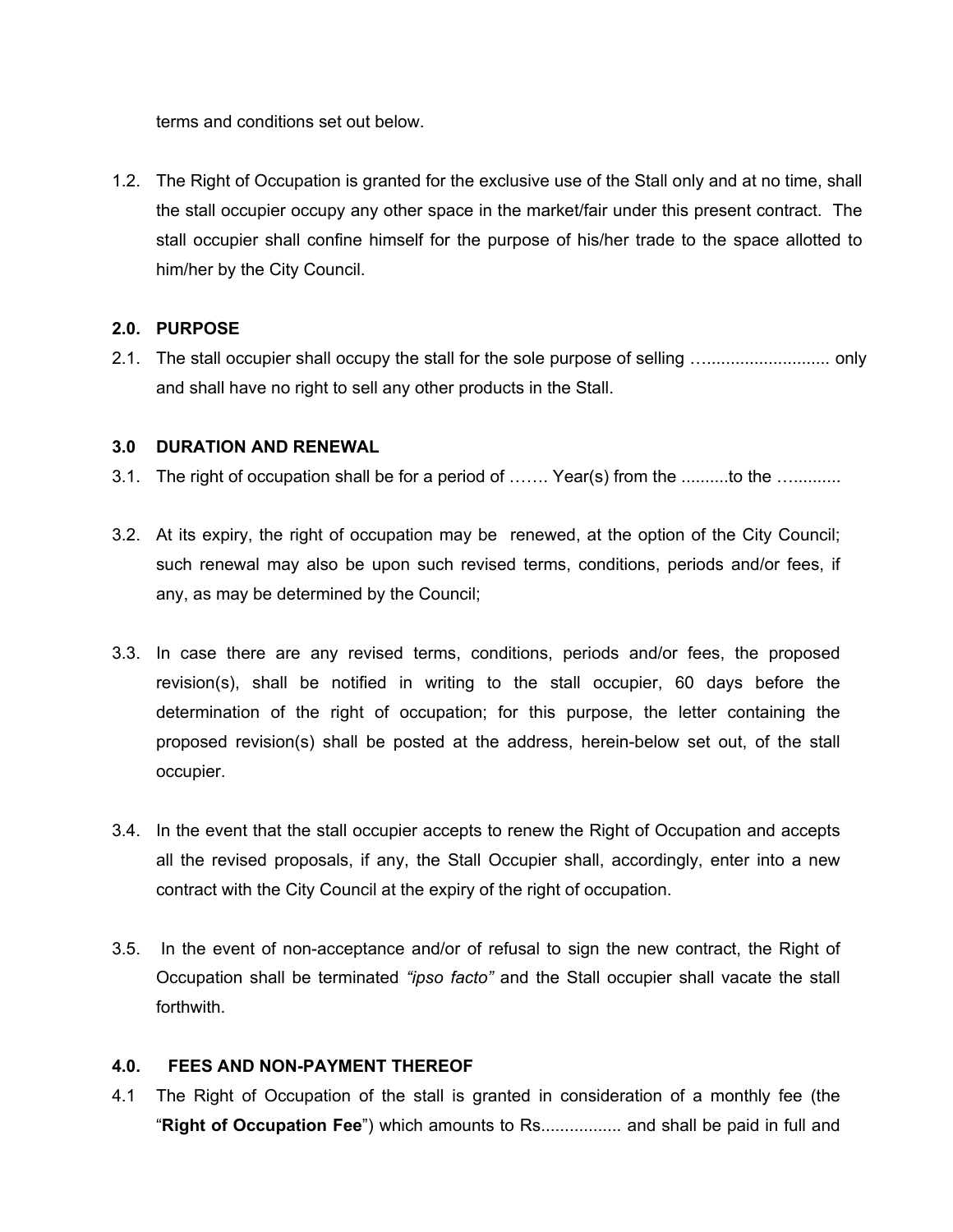in advance by the stall-occupier by the tenth of each month starting by the tenth of the current month.

- 4.2. Such payment shall be made at the City Council of Port Louis, Cashier's Office.
- 4.3. In the event the stall occupier fails to pay the right of occupation Fee for a minimum of 2 months, the City Council shall send a notice (the "Notice"), by registered letter, to the stall occupier requesting him/her to settle all arrears of right of occupation fee within a delay of 7 days from receipt of the Notice and notifying him/her that failure to do so may entail the termination of the right of occupation "*ipso facto*"; in case the stall occupier fails to comply with all the requirements of the Notice, the Right of Occupation may be rescinded "*ipso facto*"; Such letter shall be sent by post or delivered at the address set out below and it shall be deemed to be sufficient service on the stall occupier.
- 4.4. Such rescission, if any, shall be without prejudice to any other action, which the City Council may lawfully be entitled to take against the stall occupier. The stall occupier shall forthwith vacate the stall and remove all articles there from. The stall occupier shall not be entitled to the payment of any indemnity or refund whatsoever.
- 4.5. The monthly fee is paid irrespective of the yearly Trade fee which is to be paid by the stall occupier in respect of his trade in the Stall.

## **5.0. SUB-LETTING**

- 5.1. The stall occupier shall not be entitled to sell, transfer, cede, let, assign or otherwise dispose the right of occupation. In case the stall occupier has done any such act or acts, the right of occupation shall come to an end *"de plein droit*" without any other formality or authority and the stall occupier shall be informed accordingly by letter sent by registered post at the address set out below.
- 5.2. Such rescission shall be without prejudice to any other action, which the City Council may lawfully be entitled to take against the stall occupier. The stall occupier shall forthwith cause the stall to be fully vacated and shall cause all articles to be removed there from. The stall occupier shall not be entitled to the payment of any indemnity or refund whatsoever.

#### **6.0. EMPLOYEES**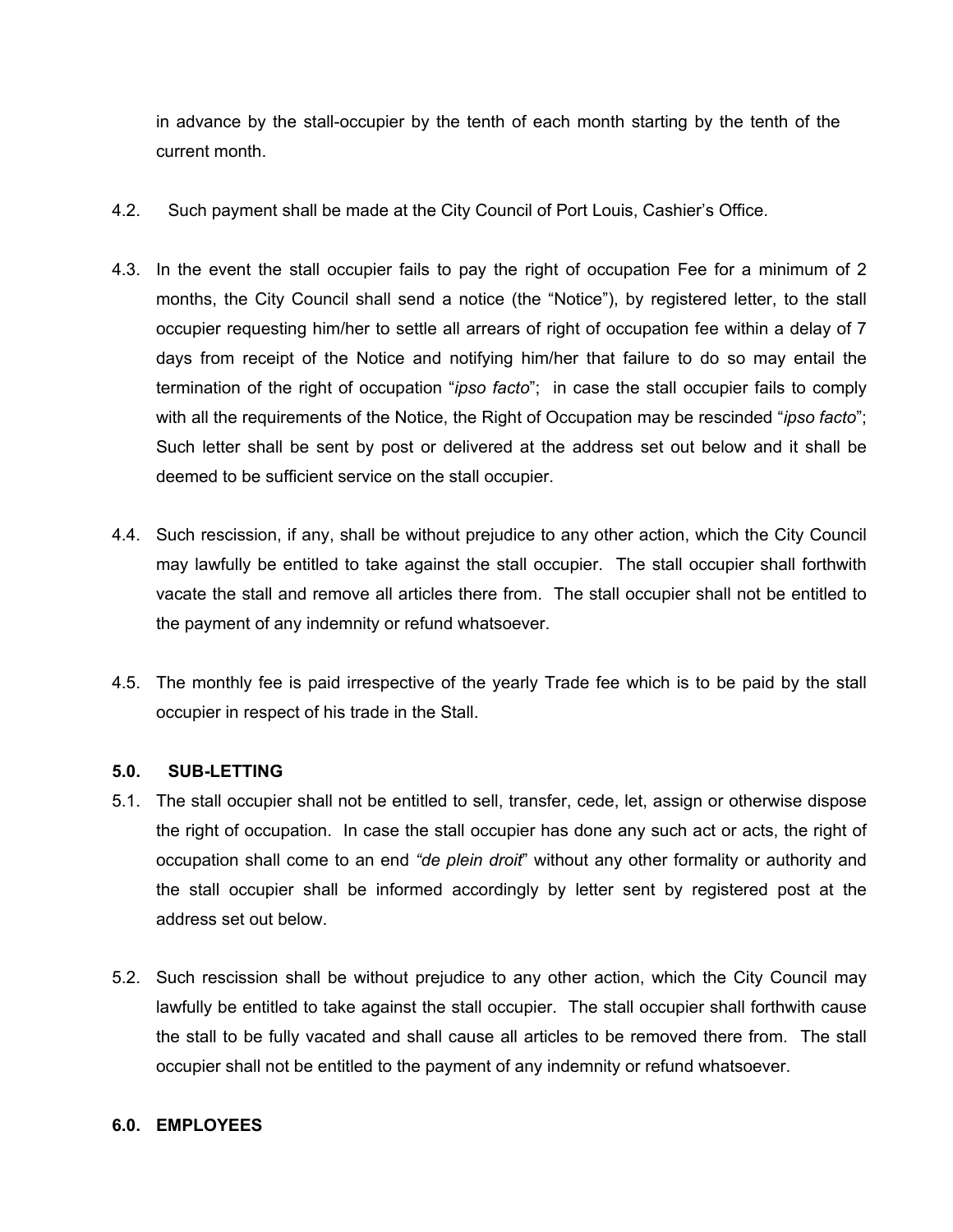- 6.1. The stall occupier shall have the right to employ a maximum of 2 employees to assist him in his trade in the stall.
- 6.2. The stall occupier shall submit four passport size photographs of his employee/s and have the said employee/s registered officially with the Council and with the Ministry of Social Security and National Solidarity (National Pension Fund) in accordance with the National Pension Act.
- 6.3. Any new employee shall be properly registered as set out clause 6.2 above.

## **7.0. STRUCTURAL CHANGES AND CHANGE IN SITE/LOCATION**

- 7.1. The City Council reserves itself the right to carry out any structural change on the stall or to alter the general layout of the market/fair without the stall occupier being entitled to any compensation whatsoever for loss of trade or otherwise. Such right shall include any alterations, repairs should the City Council consider it advisable.
- 7.2. For the purpose of carrying out works for structural change or upon the alteration of the general layout of the market/fair, the City Council may, if it deems necessary, cause a change, whether provisional or permanent, in the site/location of any stall within the market/fair.
- 7.3. The stall occupier shall have no right, without the authorisation in writing of the City Council, to cause any change of any nature whatsoever of the stall and/or of the general layout of the market fair.
- 7.4. The stall occupier shall have no right, without the authorisation in writing of the City Council, to interchange his/her stall with any other stall occupier and with whomsoever.
- 7.5. In the event the stall occupier has been authorised, in writing, to cause changes in the stall, the stall occupier shall have no right to claim any indemnity, compensation or the refund of any costs for such works; any plus value given to the stall shall accrue to the City Council.
- 7.6. In case the stall occupier vacates the stall for any reason whatsoever or in case of death of the stall occupier, no party (including the stall occupier, his employees, his heirs and assigns)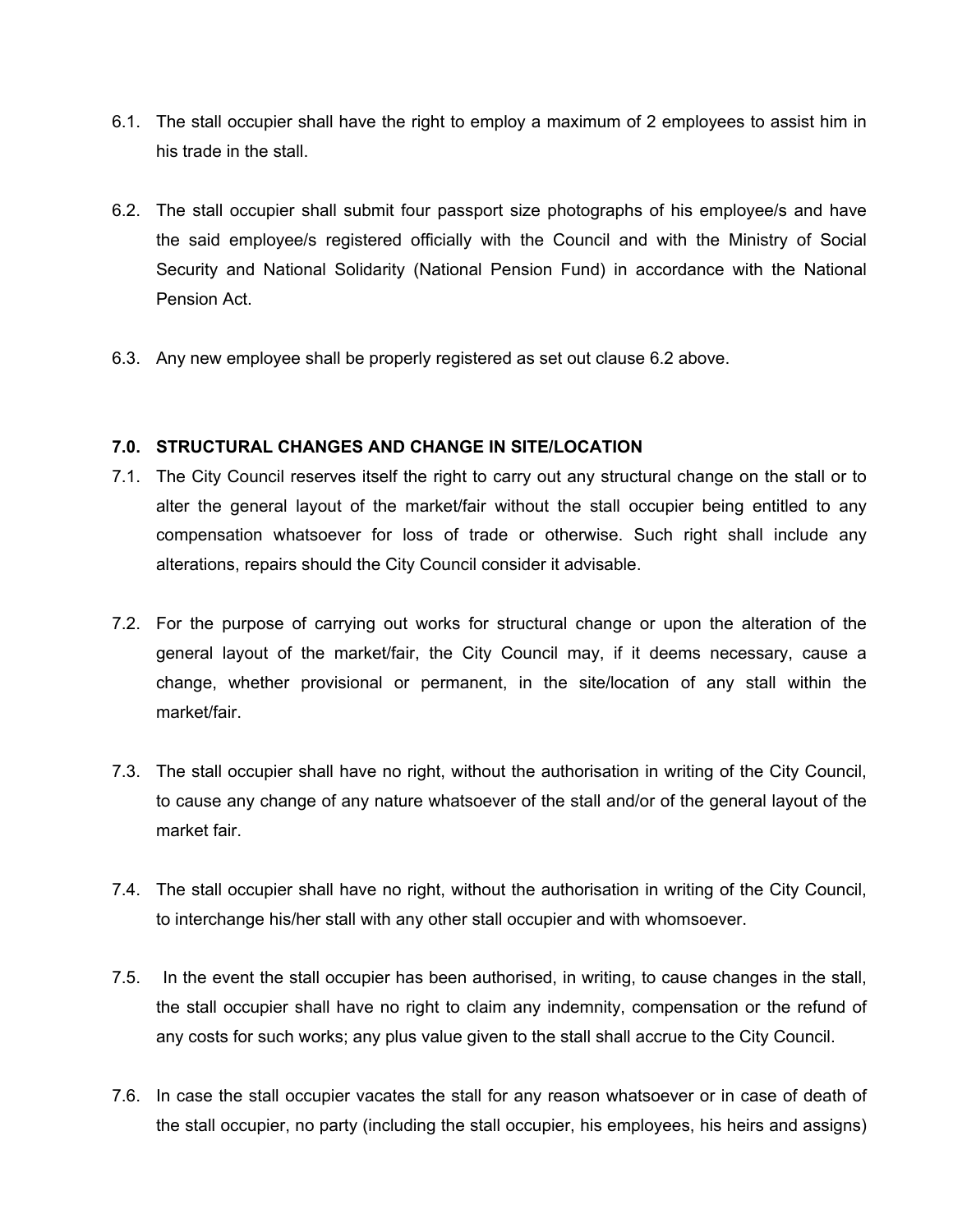shall not be entitled to the payment of any indemnity, compensation, plus value or any damage such as for the construction and installation of protective shutters, shelves, counters, working tables, etc. and or other works of any nature, carried out and which shall remain forever the property of the City Council.

#### **8.0 ELECTRICITY AND OTHER CHARGES**

- 8.1. In case the stall occupier requires for the purpose of his trade electricity, water or any other services, he shall apply to the City Council in writing who may grant him such authorisation and give him such directions as it may deem fit and proper. All costs, charges, etc. shall be at the stall-occupier's costs and expenses. Pending the installation of individual meters by the Central Electricity Board/Central Water Authority, the stall-occupier agrees to contribute, to refund or to pay back to the City Council such sum of money for his share of electricity/water used in his trade and consumed by him. He or she will have to settle same regularly within 10 days as from the date the claim has been sent to him. The City Council shall not be responsible at all for any damage, prejudice or inconvenience that the stalloccupier may suffer in case the electricity/water supply is disconnected or cancelled for any reason whatsoever.
- 8.2. In the event the stall occupier fails to refund the City Council for a minimum of two months, any charges of electricity and/or water paid by City Council on his behalf, the City Council shall send a notice (the "notice"), by registered letter, to the stall occupier requesting him to settle all arrears thereof within a delay of 7 days from receipt of the notice and notifying him that failure to do so may entail the termination of the right of occupation "ipso facto"; in case the stall occupier fails to comply with all the requirements of the Notice, the right of occupation may be rescinded. Such letter shall be sent by post or delivered at the address set out below and it shall be deemed to be sufficient service on the stall occupier.

#### **9.0 RELOCATION AND CLOSURE**

9.1. In the event that the City Council has, for any reasons whatsoever that it may deem fit, to relocate the market/fair to another location, the City Council shall notify the stall occupier and shall, as far as practicable, give to the stall occupier an alternative Stall in the new relocated site.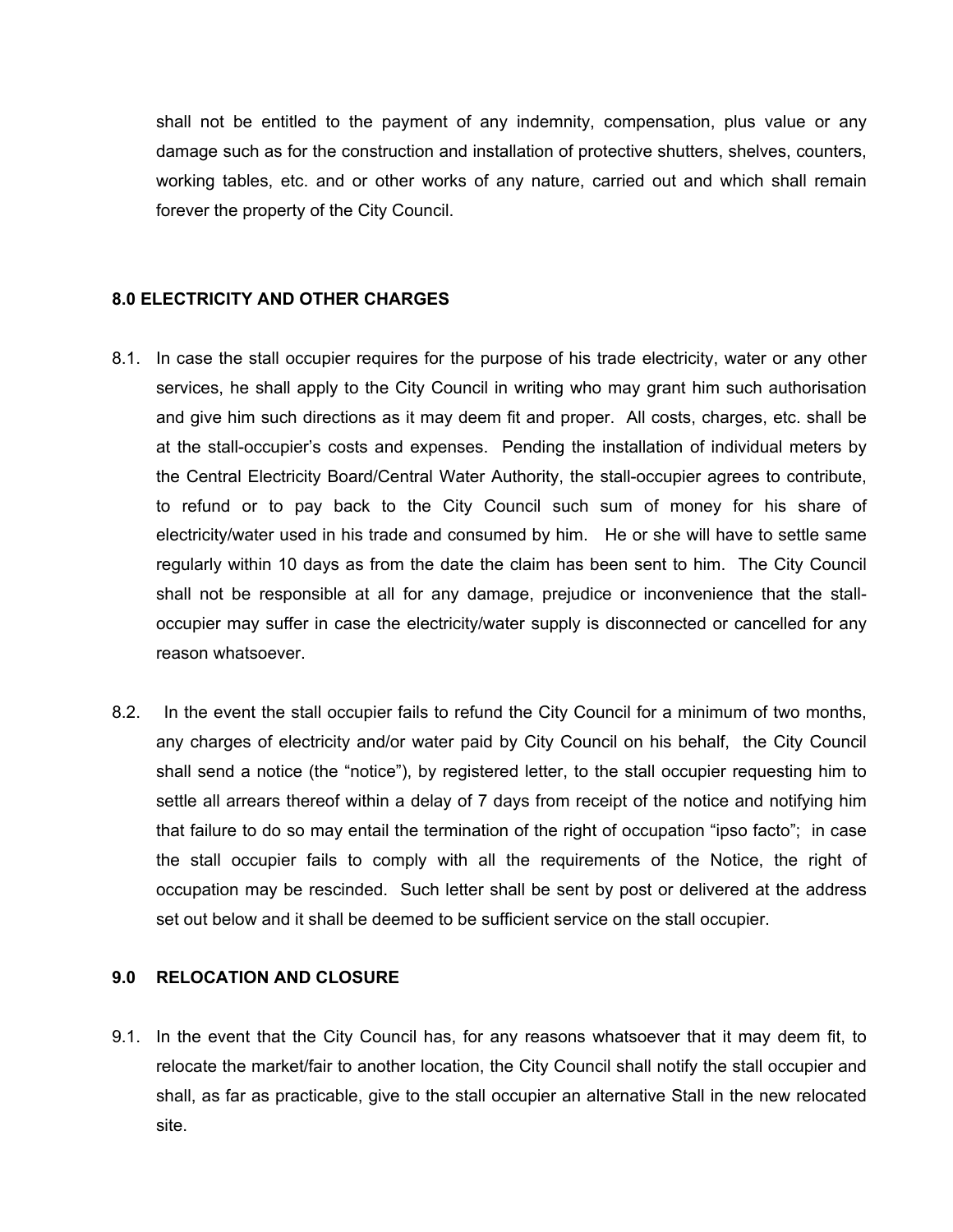- 9.2. In the event that the City Council has, for any reasons whatsoever that it may deem necessary, to close the market/fair or any part thereof, the City Council shall notify the stall occupier and may, as far as practicable, give to the stall occupier an alternative stall at another site.
- 9.3 In case no alternative stall is available, as set out in clauses 9.1 and 9.2 above, the stall occupier shall vacate the stall at such date as the Council may direct. Such vacation shall be without any compensation.

#### **10.0 DEATH OF STALL OCCUPIER**

- 10.1 The Stall Occupier's death shall put an end to the contract binding him to the City Council and the City Council shall have the right to take back the possession of the stall immediately.
- 10.2. In case the stall occupier passes away, any of his heirs must immediately inform the Council about the demise of the stall occupier and produce the act of death.
- 10.3. On humanitarian grounds, the City Council is agreeable that any of ascendant, descendant or surviving spouse, continue the right of occupation of the stall until the expiry of the Trade Fee for the current year only provided that the stall occupier herewith appoints his successor as per clause 10.4 below. In case no appointment is made, the right to continue to occupy the stall until the expiry of the trade fee for the current year shall not be applicable.
- 10.4. The stall occupier hereby appoints as his successor ………,…. being his ascendant/descendant/surviving spouse to continue to occupy the Stall until the expiry of the Trade Fee for the current year.
- 10.5. At the expiry of the Trade Fee for the current year, the right of occupation shall lapse i*pso facto* and the Successor shall have to vacate the stall.
- 10.6. The City Council may allocate, after the aforesaid authorisation set out in clause 10.3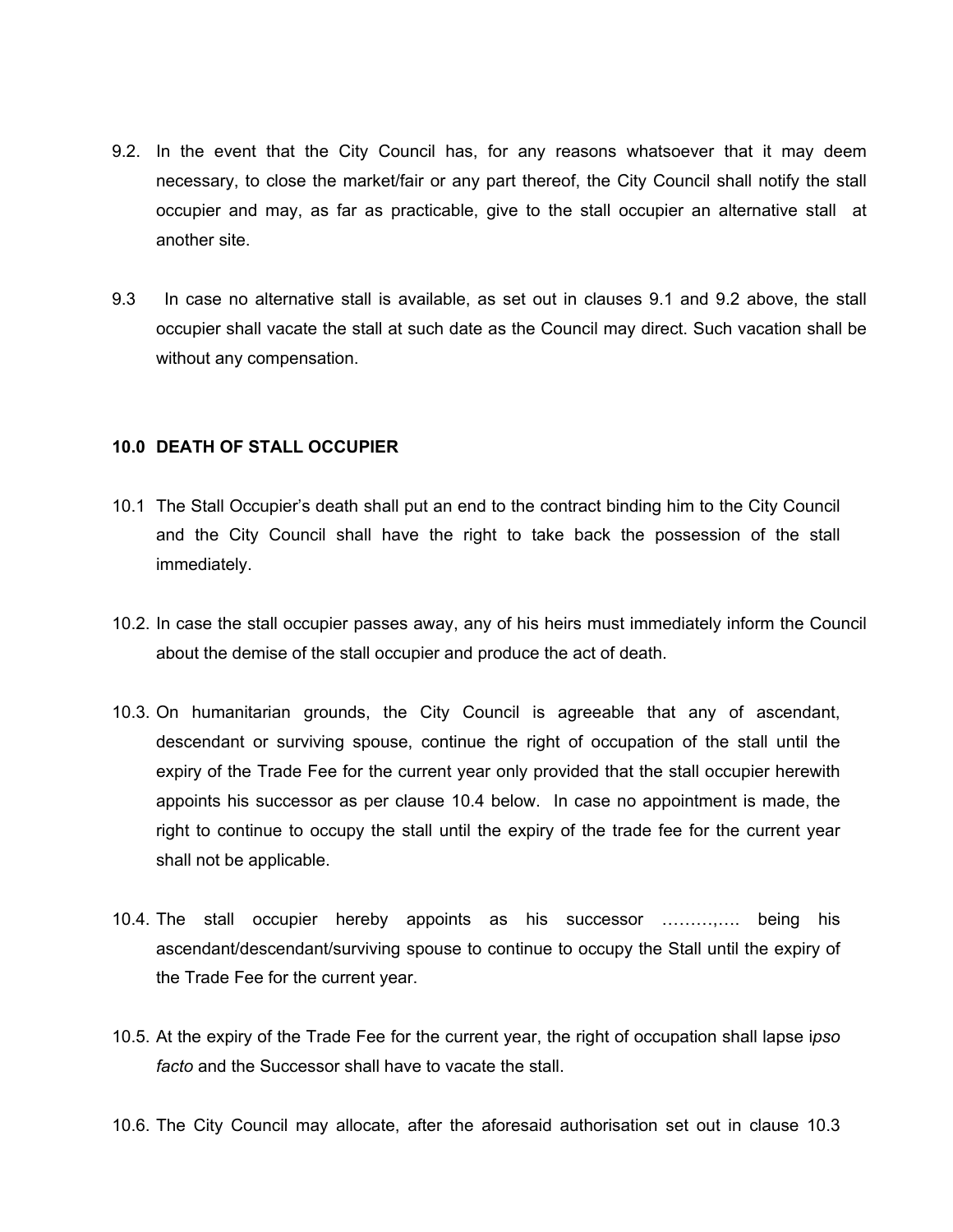above has lapsed, the stall to a heir of the stall occupier for the remaining period of the Right of Occupation provided that the heir –

- (i) submits a transfer requesting respect of the occupier of the stall;
- (ii) has reached his/her  $18<sup>th</sup>$  birthday at the time of submission of the transfer request;
- (iii) submits a written consent of all the heirs, if any, entitled to the estate and succession of the late Stall Occupier together with a copy of the respective identity cards of each of the heirs;
- (iv) produces a copy of his/her identity card and a copy of the affidavit of succession of the late stall occupier.
- (v) is not already the holder of any stall, shop or other place inside a market or fair;

## **11.0 COMPLIANCE**

- 11.1 All the provisions contained in all Municipal Markets/Fairs Regulations made under the Local Government Act shall apply to all markets/fairs generally and the stall occupier and his employees, successors and/or heirs shall comply therewith.
- 11.2. Should the Stall Occupier be found guilty by a Court in virtue of a contravention of regulations or of any other enactment relating to trade in the market/fair, the Council may rescind the contract by notice in writing and without any judicial or extra judicial process. In that case, the stall-occupier shall forthwith vacate the stall and remove all articles there from. He shall not be entitled to receive any indemnity whatsoever from the City Council.
- 11.3. In case the stall occupier and/or his successor and/or his heir provide false or incorrect information, the City Council may rescind the right of occupation "*ipso facto*".
- 11.4. Should the stall occupier fail to comply with any one of the abovementioned Clauses, the City Council shall send a notice (the "Notice"), by registered letter, to the stall occupier requesting him to comply with the clause within a delay of 7 days from receipt of the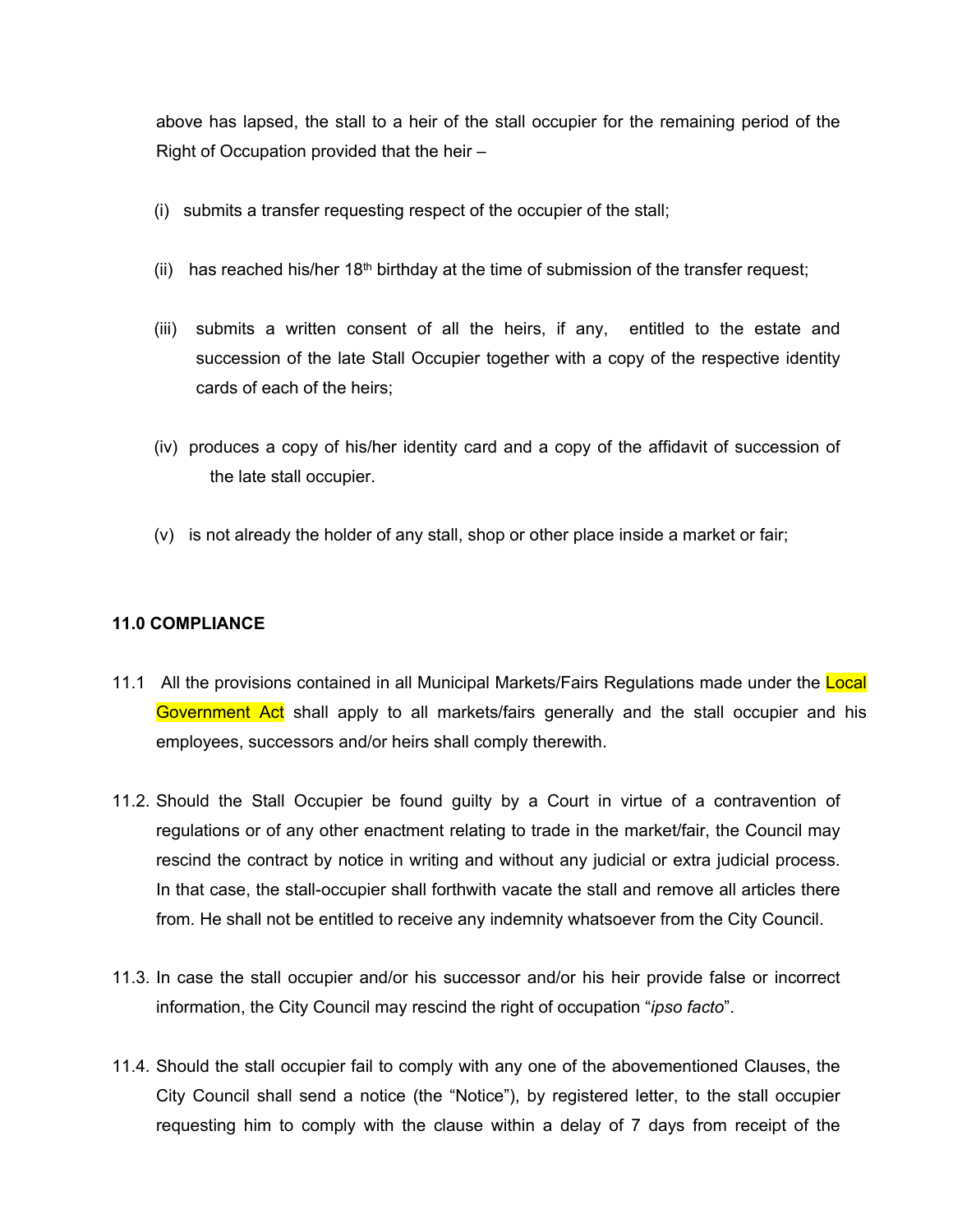Notice and notifying him/her that failure to do so may entail the termination of the right of occupation "*ipso facto*"; in case the Stall Occupier fails to comply with all the requirements of the notice, the right of occupation may be rescinded "*ipso facto*". Such letter shall be sent by post or delivered at the address set out below and it shall be deemed to be sufficient service on the stall occupier.

## **12.0 SERVICE**

12.1 All letters, notices or other correspondence shall be deemed to have been properly effected if delivered to the stall occupier at the following address ……...............................

Made in duplicate and in good faith at the City Council, Port Louis, this....................................... day of ................................

................................. ………………………… ………………………..

LORD MAYOR CHIEF EXECUTIVE STALL OCCUPIER

**PARTY ON THE ONE PART PARTY ON THE OTHER PART**